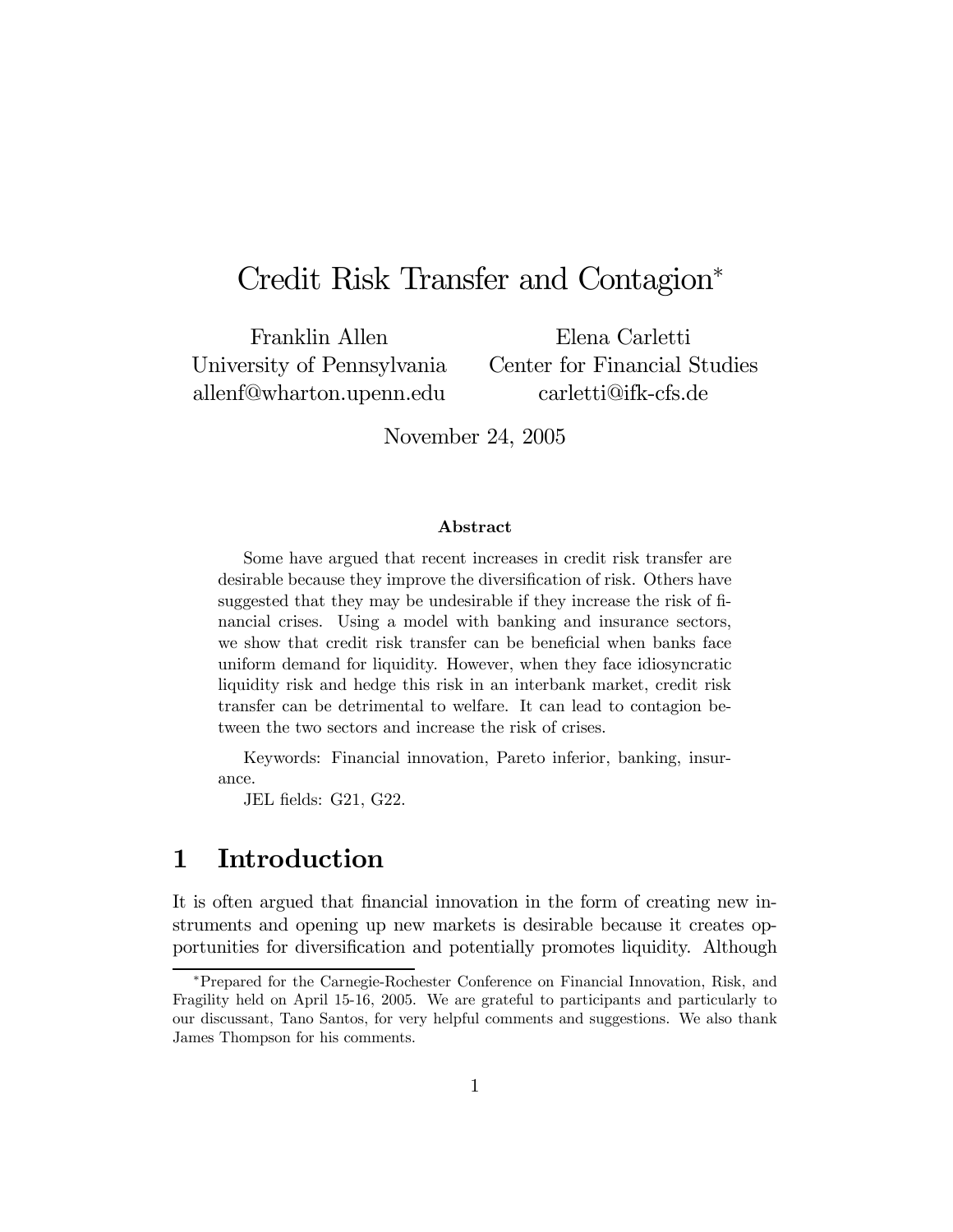this argument appears to be a powerful one, practical experience of financial liberalization such as the introduction of new instruments and the creation of new markets has not always been positive, particularly in emerging markets. Such changes have often led to financial crises.

This paper is concerned with credit risk transfer. This has existed for many years, but recent innovations such as credit derivatives have increased the amount that it occurs. Table 1 (BIS, 2003) shows the size of credit risk transfer markets using various instruments from 1995 to 2002. It can be seen that the use of all types of credit risk transfer has increased substantially. The growth has been particularly rapid in credit derivatives and collateralized debt obligations. Studies by the British Bankers Association (BBA, 2002) and Fitch Ratings (2003) indicate that banks are the major participants both as buyers and sellers in the markets for credit risk transfer. Overall banks are net buyers and insurance companies are net sellers.

We show how financial innovation in the form of new credit risk transfer instruments can lead to beneficial diversification in some circumstances but to a fall in welfare through the creation of contagion in others. This argument is developed in a model with a banking sector and an insurance sector based on Allen and Gale (2005a). Both sectors are competitive and can buy risk-free short and long assets. The difference between the two sectors is that banks can make risky loans to firms, while insurance companies insure another group of firms whose assets may be damaged. Also, banks raise funds in the form of deposits and capital, while insurance companies have as funds only the premiums they receive from the firms they insure.

We start by considering the case where all banks face the same demand for liquidity from their depositors. When both sectors are autarkic so they operate without links, banks and insurance companies hold different assets and only the insurance sector is subject to systemic risk. If the return on the risk-free long asset is low compared to the return on the risky loans, banks invest in the short term asset to repay their early depositors and in risky loans. Insurance companies offer partial insurance, and invest the premiums they initially receive in the short asset. Since there is aggregate risk in the insurance sector, insurance companies may not be able to repair all damaged assets and so go bankrupt. This systemic risk is benign in the sense that there are no deadweight costs associated with it.

In the case where all banks face the same demands for liquidity from their depositors, credit risk transfer between the banking and insurance sectors is beneficial. Specifically, it allows the risk the two sectors face to be shared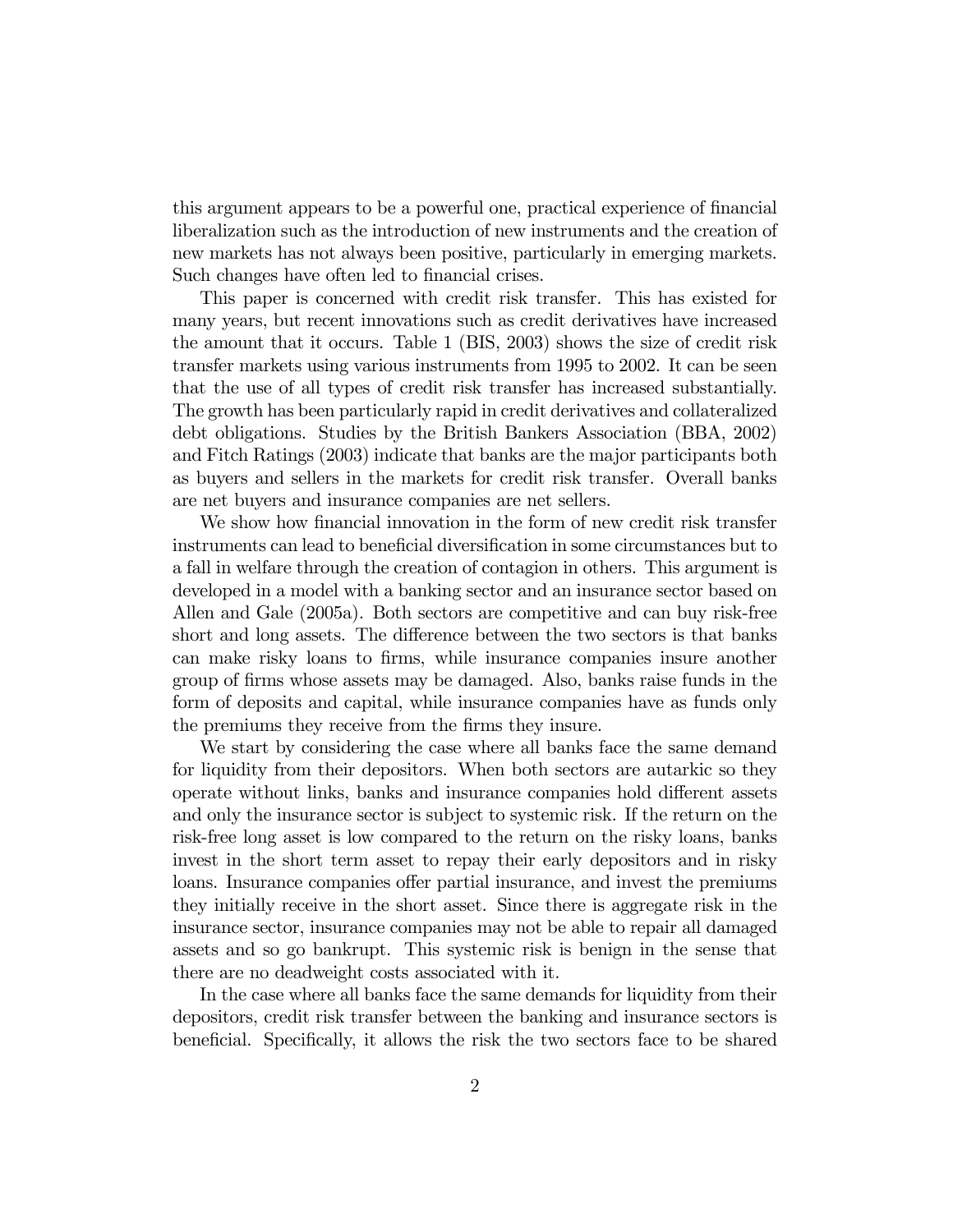without creating contagion because the two sectors still hold different assets. As in autarky, banks invest in the short asset and in risky loans. By contrast, insurance companies now also hold the long asset to facilitate their ability to transfer risks; and they are forced to liquidate it when the firms they are insuring have high losses. The price they receive for the long asset is very low to ensure there are adequate incentives for providing liquidity to the market. This implies that insurance companies may still not be able to pay all firms with damaged assets and go bankrupt. Importantly though, this low price does not affect the banking sector because banks do not use the long asset. Credit risk transfer is then desirable because its only effect is to allow diversification of risk between the banking and the insurance sectors.

The effect of introducing the credit risk transfer differs when banks face idiosyncratic liquidity risk. In this case, some banks have a large number of early consumers who withdraw at the intermediate date and other banks have a large number of late consumers who withdraw at the final date. Banks can hedge this risk by holding the risk-free long asset and trading it in a liquid market. If a bank has a large number of early consumers, it can sell the long asset to banks with a large number of late consumers. Since there is assumed to be no aggregate liquidity risk, in the autarkic equilibrium only insurance companies face systemic risk. As before, they invest the premiums they receive in the short asset, and go bankrupt when the firms they insure experience high losses. The banking sector experiences no crises and banks hedge their idiosyncratic liquidity risk using the market for long term assets.

However, since banks now hold the long term asset, introducing credit risk transfer can be damaging because of the possibility of contagion. The insurance sector again uses the long asset to allow it to undertake its credit risk transfers effectively. When insurance companies face a shock where their losses are high, they will be forced to liquidate the long asset. This liquidation forces down the price. The reason is that there is "cash in the market pricing". The buyers optimally use all of their liquidity and sellers supply all of their holdings. The price is the ratio of the two. If the quantity sold goes up, the price goes down. This fall in price now affects the banking industry as banks are using the long asset to hedge their idiosyncratic liquidity risk. There is then the possibility of damaging contagion of systemic risk to the banking sector. Although taking prices as given it is optimal to engage in credit risk transfer, the equilibrium with credit risk transfer can be Pareto worse than the autarkic equilibrium. The systemic risk is costly since banks' loans cannot be liquidated for a positive amount and the contagion interferes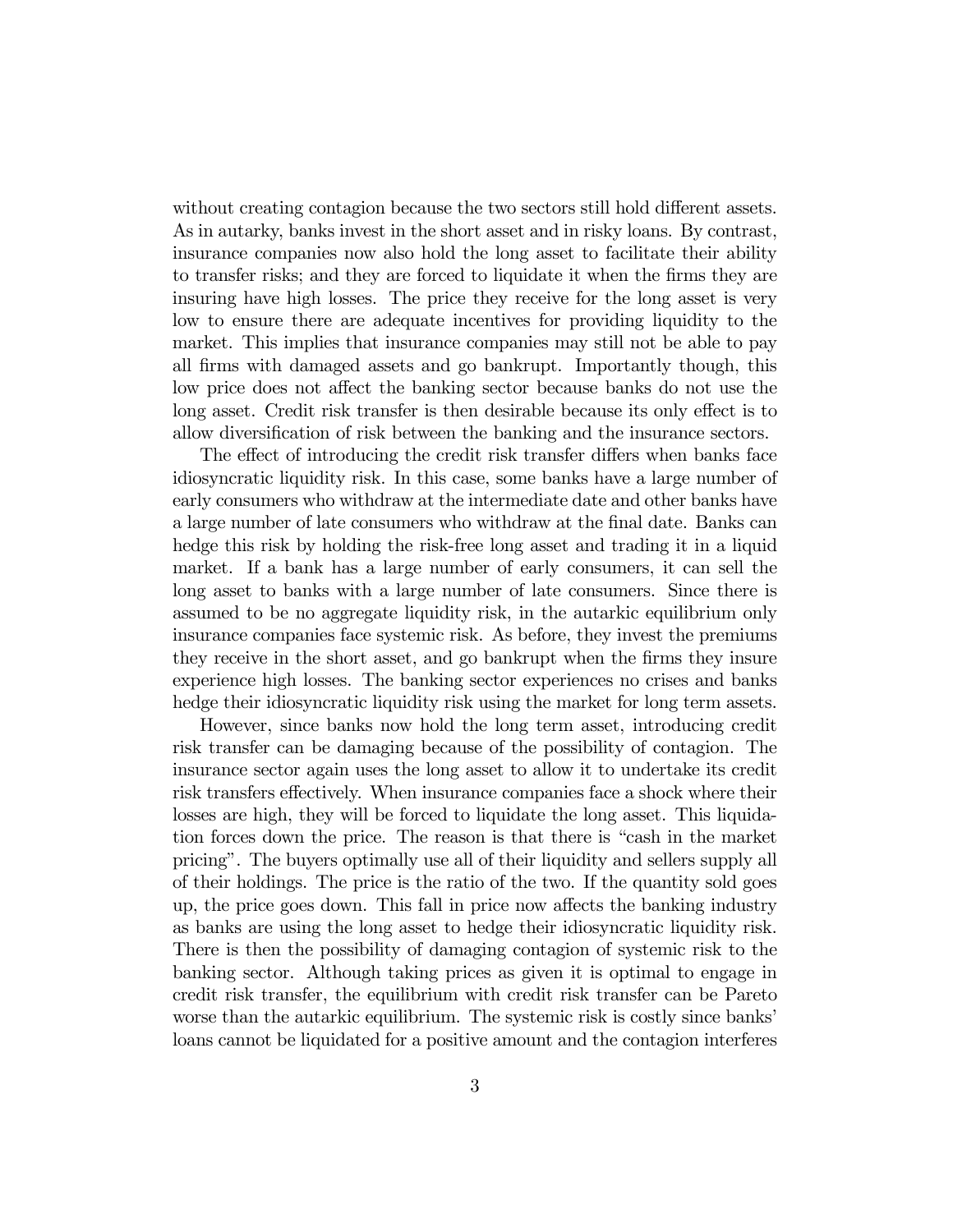with the risk sharing between banks with different proportions of early and late consumers through the interbank market.

There is a small but growing literature on credit risk transfer. The first strand of this literature considers the impact of credit risk transfer on the allocation of resources when there is asymmetric information. Morrison (2003) shows that a market for credit derivatives can destroy the signalling role of bank debt and lead to an overall reduction in welfare as a result. He suggests that disclosure requirements for credit derivatives can help offset this effect. Nicolo and Pelizzon (2004) show that if there are banks with different abilities to screen borrowers, then good banks can signal their type using first-to-default basket contracts that are often used in practice. These involve a payment to the protection buyer if any of a basket of assets defaults. Only protection sellers with very good screening abilities will be prepared to use such contracts. Chiesa (2004) considers a situation where banks have a comparative advantage in evaluating and monitoring risks but limited risk bearing capacity. Credit risk transfer improves efficiency by allowing the monitored debt of large firms to be transferred to the market while banks can use their limited risk bearing capacity for loans to small businesses. Arping (2004) considers the change in lender and borrower incentives when credit risk is transferred. He shows that lenders will be more willing to call loans but will be less willing to provide monitoring effort. Effective incentives can be provided by designing the maturity structure of credit protection appropriately. Parlour and Plantin (2005) consider the effect of credit risk transfer on relationship banking. Banks can receive proprietary information about loan quality or can have a shock to their discount factor. Either can cause them to try to transfer the risk and this creates an adverse selection problem. Parlour and Plantin identify when credit risk transfer markets arise and whether this is efficient. In contrast to these papers, our paper focuses on the situation where there is symmetric information and shows how credit risk transfer can improve the allocation of resources through better risk sharing across sectors.

The second part of the literature focuses on the stability aspects of credit risk transfer. Wagner and Marsh (2004) consider the transfer of risk between banking and non-banking sectors. They find that the transfer of risk out of a relatively fragile banking sector leads to an improvement in stability. Wagner (2005a) develops a model where credit risk transfer improves the liquidity of bank assets. However, this can increase the probability of crises by increasing the risks that banks are prepared to take. Wagner (2005b)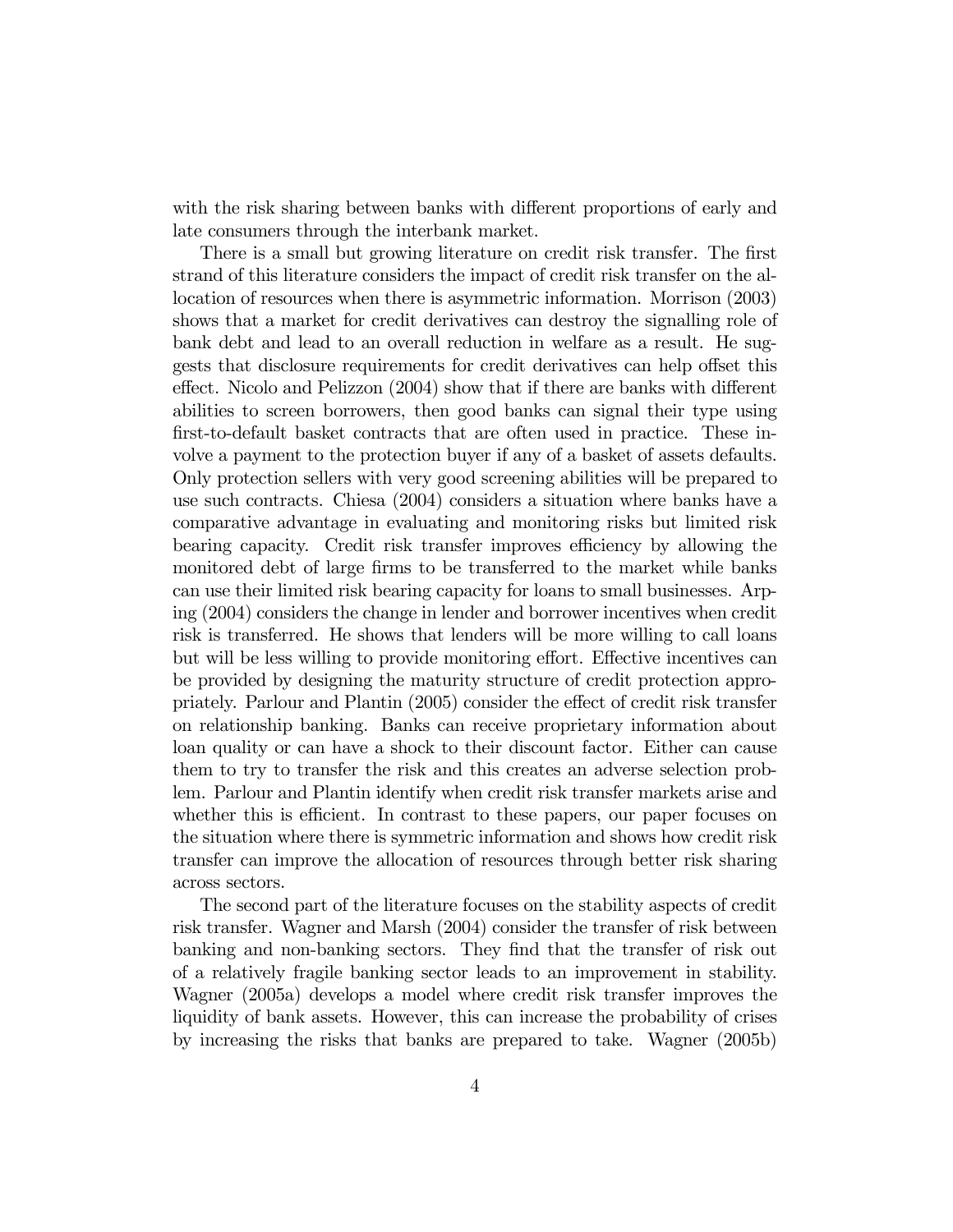shows that the increased portfolio diversification possibilities introduced by credit risk transfer can increase the probability of liquidity-based crises. The reason is that the increased diversification leads banks to reduce the amount of liquid assets they hold and increase the amount of risky assets. In contrast to these contributions, in our paper the focus is on idiosyncratic liquidity shocks and their interaction with credit risk transfer in creating contagion between banking and insurance systems.

The paper also contributes to the literature on financial innovation. Hart (1975) shows that with incomplete markets, the introduction of a new market can lead to a Pareto reduction in welfare. Since then a number of authors have shown that financial innovation can be bad for welfare (see, e.g., Newbery and Stiglitz, 1984; Allen and Gale, 1990; Elul, 1995; and Cass and Citanna, 1998). The most closely related paper in this context is Duffee and Zhou (2001). They show that credit risk transfer can cause the collapse of other risk sharing mechanisms such as the loan-sale market, and this can result in a reduction in welfare. The credit risk transfer market attracts some participants from the loan-sale market and this worsens the adverse selection problem in the latter to such an extent that it collapses. In contrast, our paper shows that credit risk transfer can cause contagion and the spread in systemic risk makes everybody worse off.

The rest of the paper proceeds as follows. Section 2 develops a model with a banking and an insurance sector. Section 3 shows how credit risk transfer can improve welfare relative to the autarkic equilibrium through better risk sharing. Section 4 describes the detrimental effect of credit risk transfer when banks are subject to idiosyncratic liquidity shocks. Section 5 contains concluding remarks.

## 2 The model

The model is based on the analyses of crises and systemic risk in Allen and Gale (1998, 2000a-c, 2004a-b, 2005b) and Gale (2003, 2004), and particularly in Allen and Gale (2005a). A standard model of intermediation is extended by adding an insurance sector. Since the risks faced by the insurance sector are not perfectly correlated with the risks faced by the banking sector, there is scope for diversification. This is the basic motive for credit risk transfer.

There are three dates  $t = 0, 1, 2$  and a single, all-purpose good that can be used for consumption or investment at each date. There are two sectors in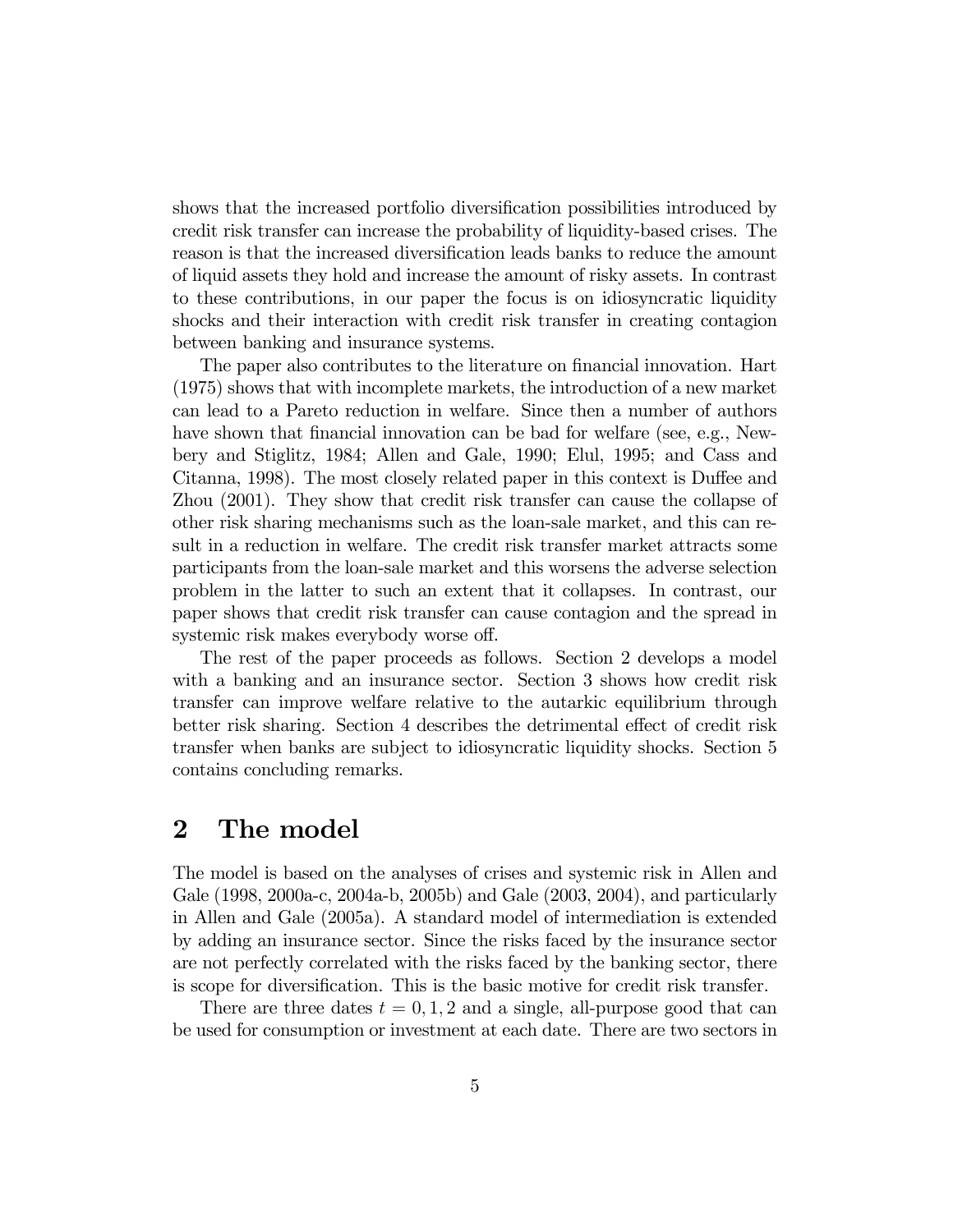the financial system, the banking sector and the insurance sector. Each sector consists of a large number of competitive firms and the lines of business of banks and insurance companies do not overlap. This is a strong assumption but a necessary one, since the combination of insurance and intermediation activities in a single financial institution would obviate the need for credit risk transfer outside the institution.

There are two securities, one *short* and one *long*. The short security is represented by a storage technology: one unit at date t produces one unit at date  $t + 1$ . The long security is represented by a constant-returns-to-scale investment technology that takes two periods to mature: one unit invested in the long security at date 0 produces  $R > 1$  units of the good at date 2 (and nothing at date 1). These securities represent the investment opportunities that banks and insurance companies have in common. In practice there are many such securities, for example, government and other bonds.

In addition to the short and long securities, banks and insurance companies have distinct direct investment opportunities. Banks can make loans to firms which succeed with probability  $\beta$ . More precisely, each firm borrows one unit at date 0 and invests in a risky venture that produces  $B_H$  units of the good at date 2 if successful and  $B<sub>L</sub>$  if unsuccessful. There is assumed to be an infinite supply of such firms, so that banks take all the surplus on the loan market.

Banks raise funds from depositors, who have one unit of the good at date 0 and none at dates 1 and 2. Depositors are uncertain of their preferences: with probability  $\lambda$  they are *early consumers*, who only value the good at date 1 and with probability  $1 - \lambda$  they are *late consumers*, who only value the good at date 2. Uncertainty about time preferences generates a preference for liquidity and a role for the intermediaries as providers of liquidity insurance. The utility of consumption is represented by the function  $U(c)$  with the usual properties. We normalize the number of consumers to 1. Since banks compete to raise deposits, they choose the contracts they offer to maximize depositors' expected utility. If they failed to do so, another bank could step in and offer a better contract to attract away all their customers.

Insurance companies sell insurance to a large number of firms, whose measure is normalized to one. Each firm has one unit of endowment at date 0 and owns an asset that produces A units of the good at date 2. With probability  $\alpha$  the asset suffers some damage at date 1. Unless this damage is repaired, at a cost of  $\gamma$ , the asset becomes worthless and will produce nothing at date 2. Thus, firms can decide to buy insurance against the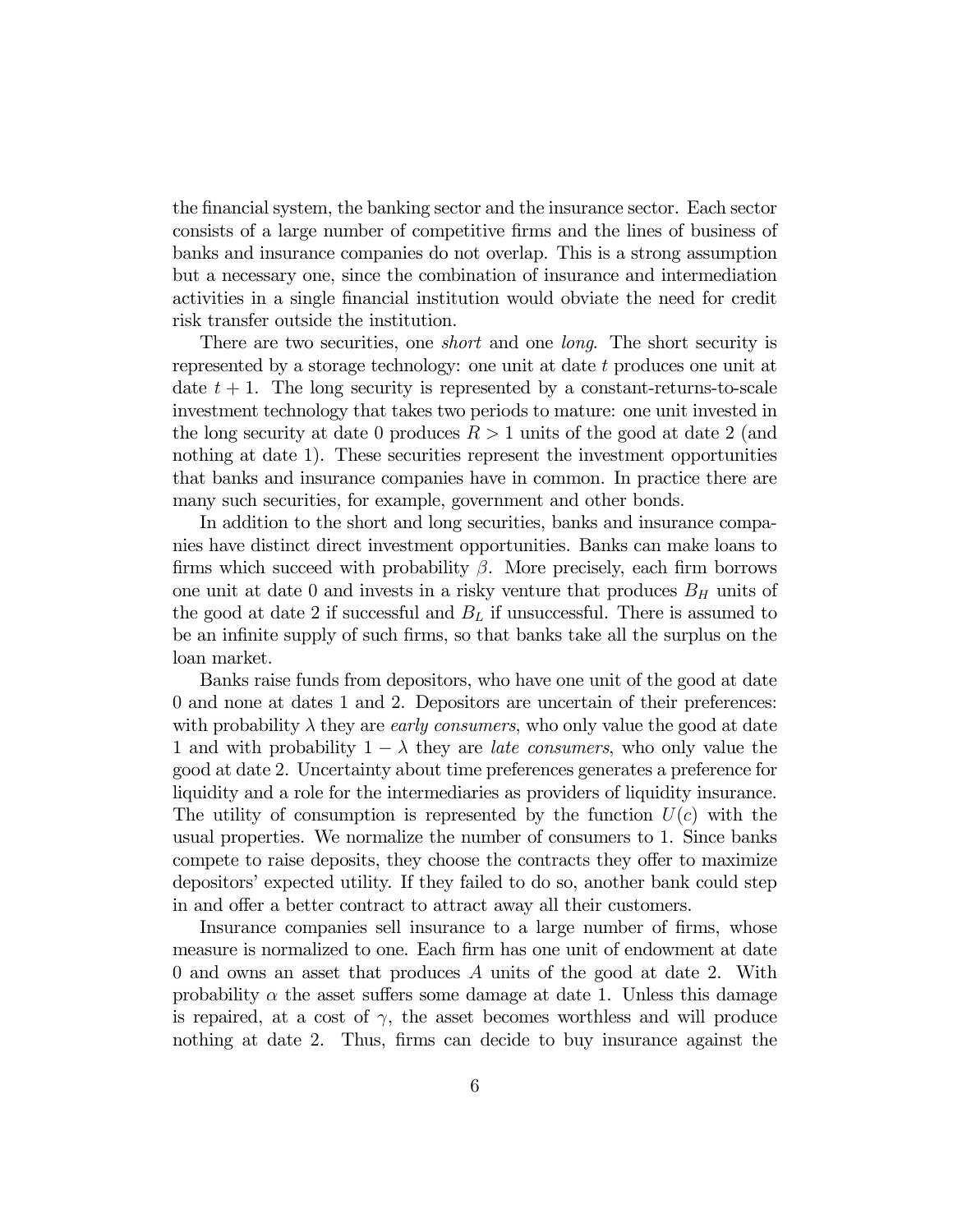probability of incurring the damage in exchange for a premium at date 0. The insurance companies collect the premiums and invest them in the short security at date 0 in order to pay the firms' damages at date 1. The owners of the firms consume at date 2 and have a utility function  $V(C)$  with the usual properties. Similarly to the banks, the insurance companies operate in competitive markets and thus maximize the expected utility of the owners of the firms. If they did not do this, another firm would enter and attract away all their customers.

Finally, we introduce a class of risk neutral investors who can provide capital to the insurance and banking sectors. Investors have a large (unbounded) amount of the good  $W_0$  as endowment at date 0 and nothing at dates 1 and 2. They provide capital to the intermediary through the contract  $e = (e_0, e_1, e_2)$ , where  $e_0 \geq 0$  denotes an investor's supply of capital at date  $t = 0$ , and  $e_t \geq 0$  denotes consumption at dates  $t = 1, 2$ . Although investors are risk neutral, we assume that their consumption must be non-negative at each date. Otherwise, they could absorb all risk and provide unlimited liquidity. The investors' utility function is then defined as

$$
u(e_0, e_1, e_2) = \rho W_0 - \rho e_0 + e_1 + e_2,
$$

where the constant  $\rho$  is the investors' opportunity cost of funds. This can represent their time preference or their alternative investment opportunities that are not available to the other agents in the model. We assume  $\rho > R$  so that it is not worthwhile for investors to just invest in assets at date 0. This has two important implications. First, since investors have a large endowment at date 0 and the capital market is competitive, there will be excess supply of capital and they will just earn their opportunity cost. Secondly, the fact that investors have no endowment (and non-negative consumption) at dates 1 and 2 implies that their capital must be converted into assets in order to provide risk sharing at dates 1 and 2.

For the purposes of illustrating the scope for diversification, the structure of uncertainty is one that allows for some diversification and some aggregate risk. This is achieved by assuming that the proportions of successful firms for the banking sector and of damaged firms for the insurance sector equal the probabilities  $\beta$  and  $\alpha$ , respectively, and that these probabilities are themselves random. In particular,  $\beta$  and  $\alpha$  take two values each,  $\beta_H$  and  $\beta_L$  and  $\alpha_H$  and  $\alpha_L$ . Note also that  $\beta$  and  $\alpha$  are independent so that we have four possible states,  $(\beta_H, \alpha_H)$ ,  $(\beta_H, \alpha_L)$ ,  $(\beta_L, \alpha_H)$ ,  $(\beta_L, \alpha_L)$ . We denote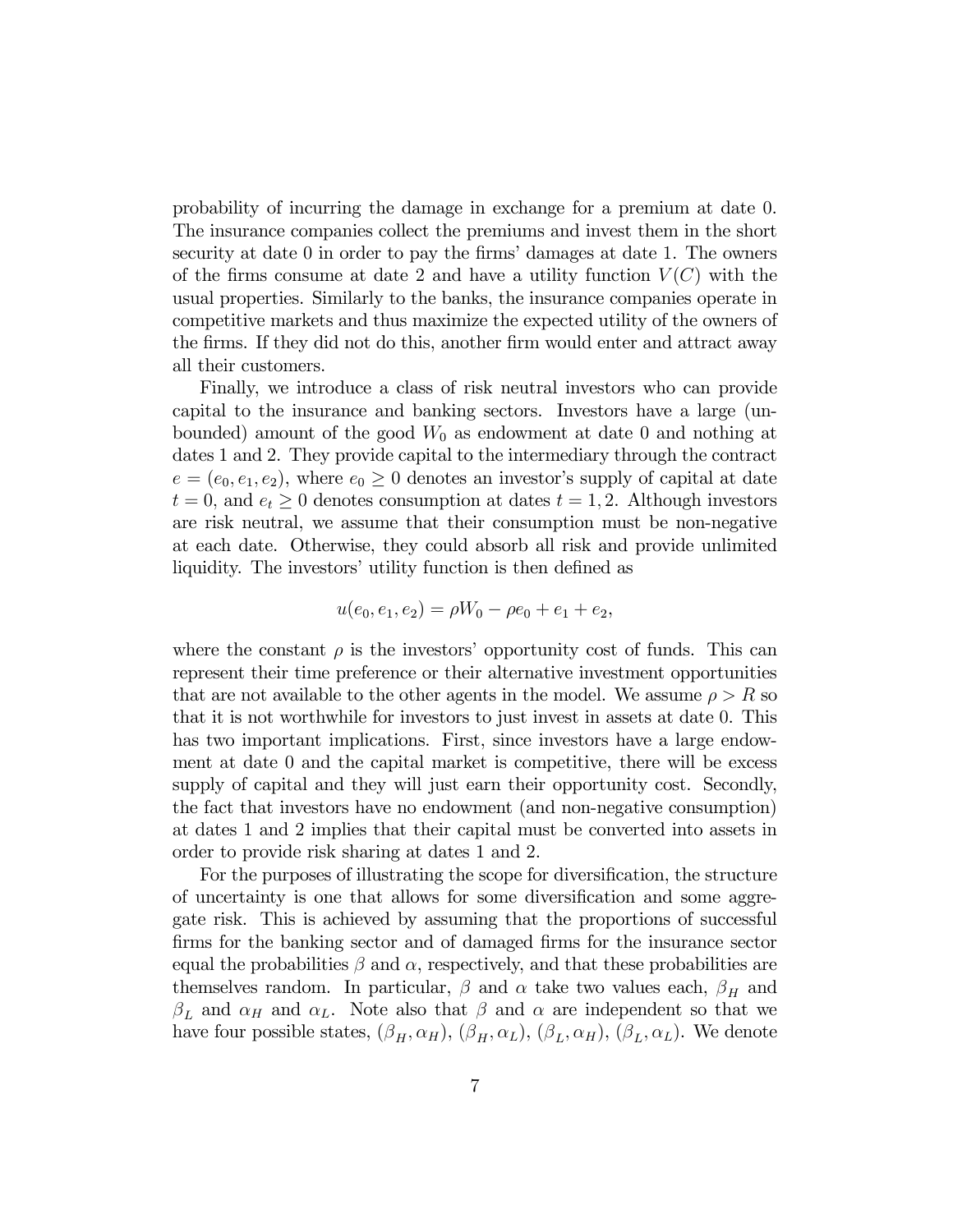them simply as  $HH, HL, LH$ , and  $LL$ , respectively. This simple structure is enough to illustrate the main points, and nothing would change with a more general structure. All uncertainty is resolved at the beginning of date 1. Banks discover whether loans will pay off or not at date 2. Depositors learn whether they are early or late consumers. Insurance companies learn which firms have damaged assets.

## 3 Beneficial credit risk transfer

The purpose of this section is to show that credit risk transfer can be beneficial as it allows risk sharing across sectors. This is demonstrated using numerical examples. The first case considered is when the banking sector and the insurance sector are autarkic and operate separately.

### 3.1 The autarkic banking sector

The return on the long asset is  $R = 1.25$ . Depositors become early consumers with probability  $\lambda = 0.5$  and have utility function  $U(c) = Ln(c)$ . Loans pay off  $B_H = 1.75$  with probability  $\beta_H = 1$  in state H, which occurs with probability 0.7; and  $B_L = 0.75$  with probability  $1 - \beta_L = 1$  in state L, which occurs with probability 0.3. The expected payoff on loans is then  $0.7 \times 1.75 + 0.3 \times 0.75 = 1.45.$ 

#### 3.1.1 No capital

In order to understand the role of capital in the model, it is helpful to start with the case where there is no capital. Since banks are competitive, they choose the contracts they offer to maximize depositors' expected utility. At date 0 banks choose how to split their 1 unit of deposits investing  $x$  units in the short term asset,  $y$  units in the long asset, and  $z$  units in loans. Since ex ante all banks are identical, they choose  $x, y$ , and z to solve the following problem:

$$
\text{Max } 0.5U(c_1) + 0.5[0.7U(c_{2H}) + 0.3U(c_{2L})] \tag{1}
$$

subject to

$$
x + y + z = 1,\t\t(2)
$$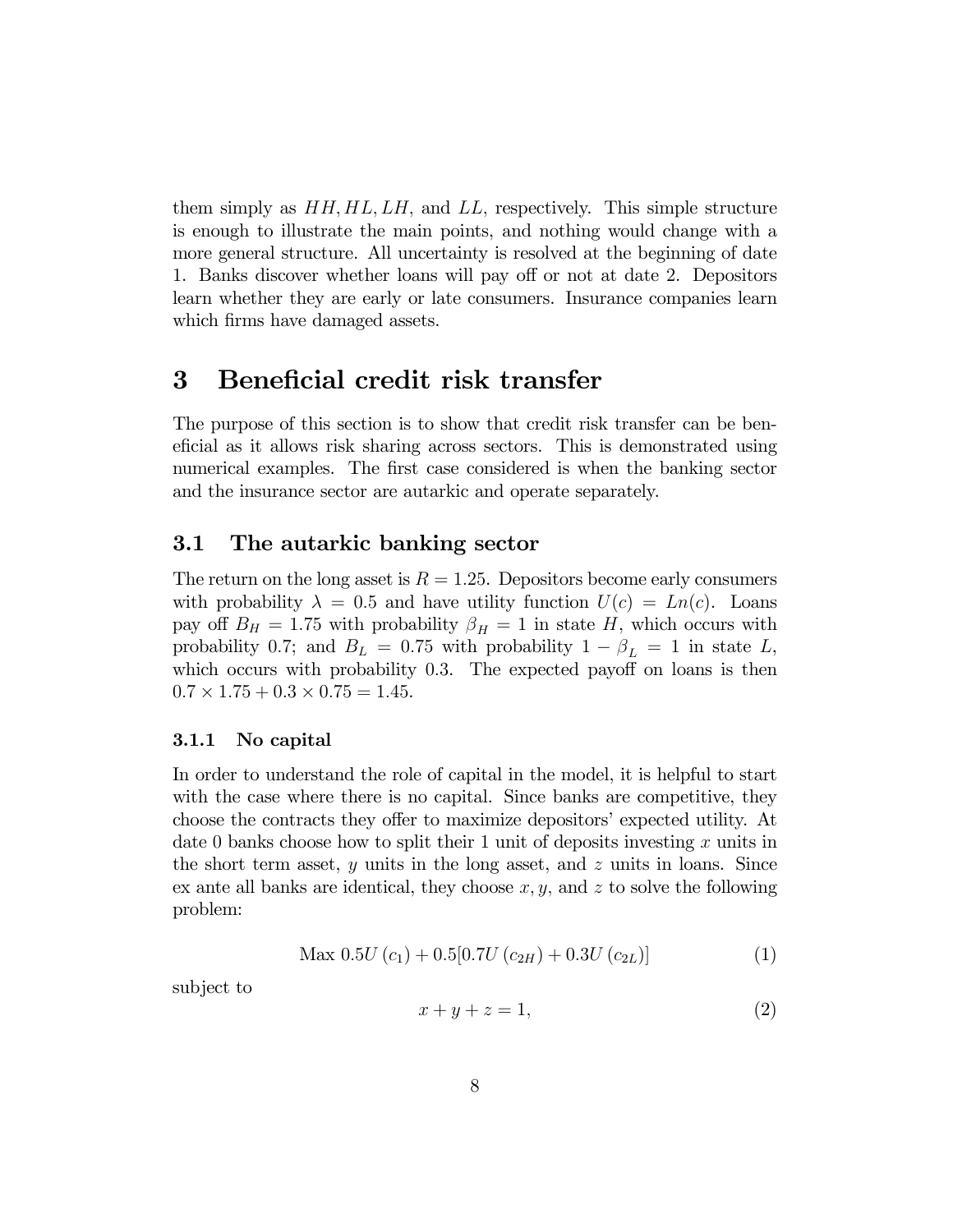$$
c_1 = \frac{x}{0.5},\tag{3}
$$

$$
c_{2H} = \frac{yR + zB_H}{0.5},
$$
\n(4)

$$
c_{2L} = \frac{yR + zB_L}{0.5}.
$$
 (5)

Each bank has 1 unit of depositors and 0.5 of them become early consumers. The first term in the objective function represents the utility  $U(c_1)$ of the 0.5 early consumers. The bank uses the proceeds of the short term asset to provide them with a level of consumption  $c_1 = x/0.5$ . The second term represents the 0.5 depositors who become late consumers. With probability 0.7 the bank' loans pay off  $B_H$  and the late consumers receive consumption  $c_{2H} = (yR + zB_H)/0.5$ . With probability 0.3 the banks' loans pay off  $B_L$  and the late consumers receive consumption  $c_{2L} = (yR + zB_L)/0.5$ . The constraint (2) is the budget constraint at date 0.

It can be shown using direct numerical hill-climbing techniques that the optimal solution in this case is

$$
x = 0.5, y = 0, z = 0.5,\nc_1 = 1, c_{2H} = 1.75, c_{2L} = 0.75,\nEU = 0.153.
$$

Banks use the short term asset to provide consumption to the early consumers. It is not worth them using the long asset. The expected return of 1.45 on loans is sufficiently greater than the return of 1.25 on the long asset that banks put nothing in the latter. Note also that the late consumers have an expected consumption at date 2 equal to  $Ec_2 = 0.7c_{2H} + 0.3c_{2L} = 1.45$ . As we will see shortly, this will be lower when we introduce capital.

#### 3.1.2 With capital

Next consider what happens when there are investors who can make an amount of capital  $e_0$  available to the banks. Their opportunity cost for providing this equity capital is  $\rho = 1.5$ . Since investors are indifferent between consumption at date 1 and date 2, it is optimal to set  $e_1 = 0$ , invest  $e_0$  in the long asset or loans, and make a payout  $e_2$  at date 2 to investors.

Banks' optimization problem is the same as before except now the budget constraint at date 0 is

$$
x + y + z = 1 + e_0,\t\t(6)
$$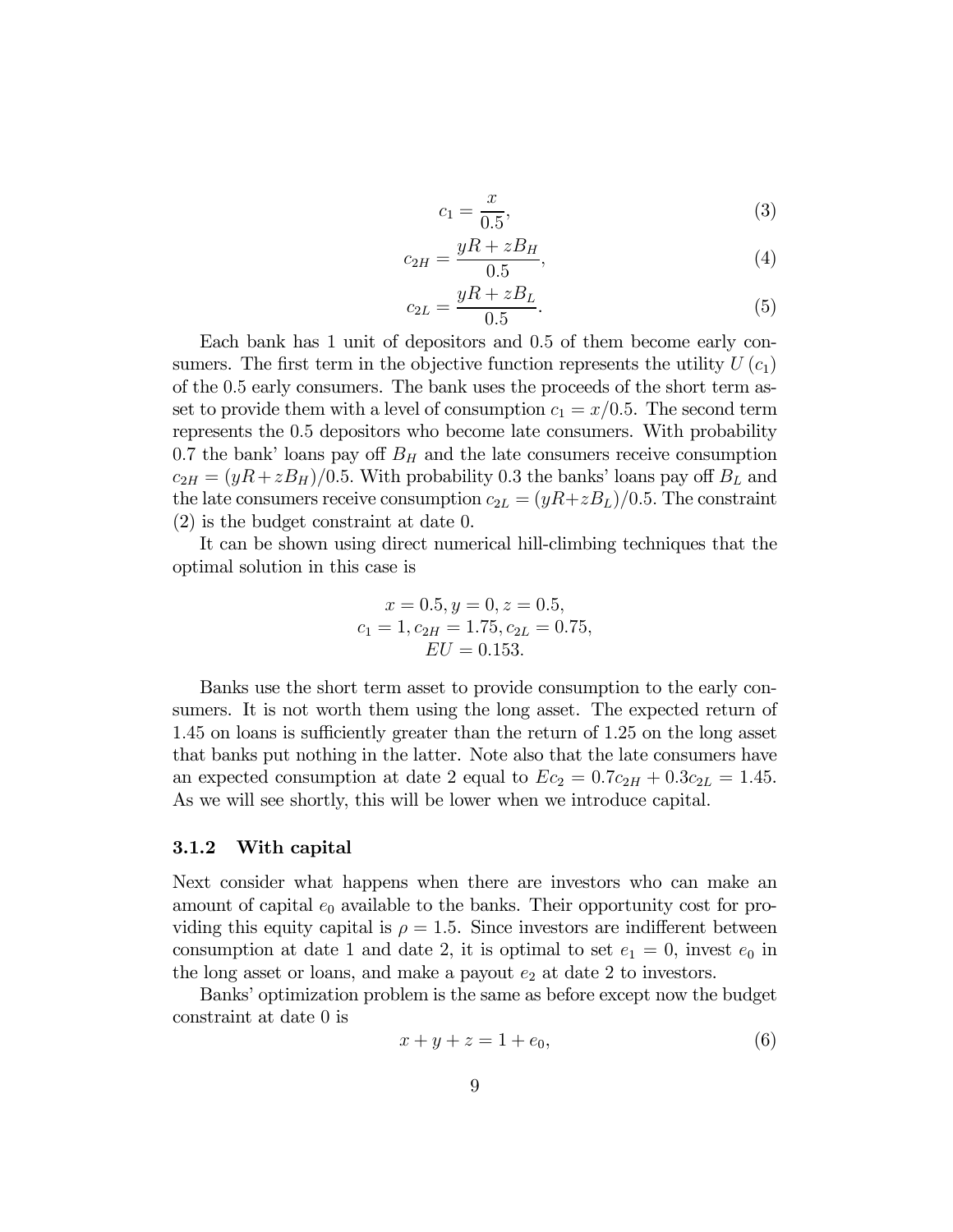rather than (2). This reflects the fact that, in addition to the depositors' endowment of 1, banks can now also invest the investors' contribution of  $e_0$ . Banks have to pay  $e_2$  at date 2 to investors to compensate for supplying the capital. It is best to make this payment in state  $H$  when loans pay off  $B_H$  and depositors' marginal utility of consumption is lowest. Thus, (4) is replaced by

$$
c_{2H} = \frac{yR + zB_H - e_2}{0.5}.
$$
 (7)

In order for the risk neutral investors to be willing to supply the capital,  $e_0$ , they must receive an expected payoff equal to their opportunity cost  $e_0\rho$ . Since  $e_2$  is paid when state H occurs, which happens 0.7 of the time, it is necessary that

$$
e_0 \rho = 0.7 e_2. \tag{8}
$$

The optimal solution in this case is

$$
x = 0.5, y = 0, z = 0.818, e_0 = 0.318, e_2 = 0.682,
$$
  
 $c_1 = 1, c_{2H} = 1.5, c_{2L} = 1.227,$   
 $EU = 0.173.$ 

Comparing this to the previous optimum without capital allows us to see the role of capital. The providers of capital are risk neutral. They only receive a payment  $e_2$  when banks' loans pay off  $B_H = 1.75$ . In return for this payment, investors provide capital of  $e_0 = 0.318$ , and banks use this to make more loans. Again it is not worth banks investing anything in the long asset because its payoff is too low compared to the expected payoff of the loans. Overall, capital allows banks to reduce the variance of the payments to depositors in the second period. Instead of  $c_{2H} = 1.75$ , and  $c_{2L} = 0.75$ without capital, depositors now receive  $c_{2H} = 1.5$ , and  $c_{2L} = 1.227$ . In effect, the late consuming depositors are sharing risk with the investors. This risk sharing comes at a cost, however. The opportunity cost of the investors providing the capital is  $\rho = 1.5$ , which is greater than the expected return on loans of 1.45. The expected consumption  $Ec_2 = 0.7c_{2H} + 0.3c_{2L}$  of the late consuming depositors is thus reduced from 1.45 to 1.418. Their expected utility, though, is increased from 0.153 to 0.173. The fact that the opportunity cost of the capital provided by the investors is above the return on loans means that capital is costly and is only used for partial rather than complete risk sharing.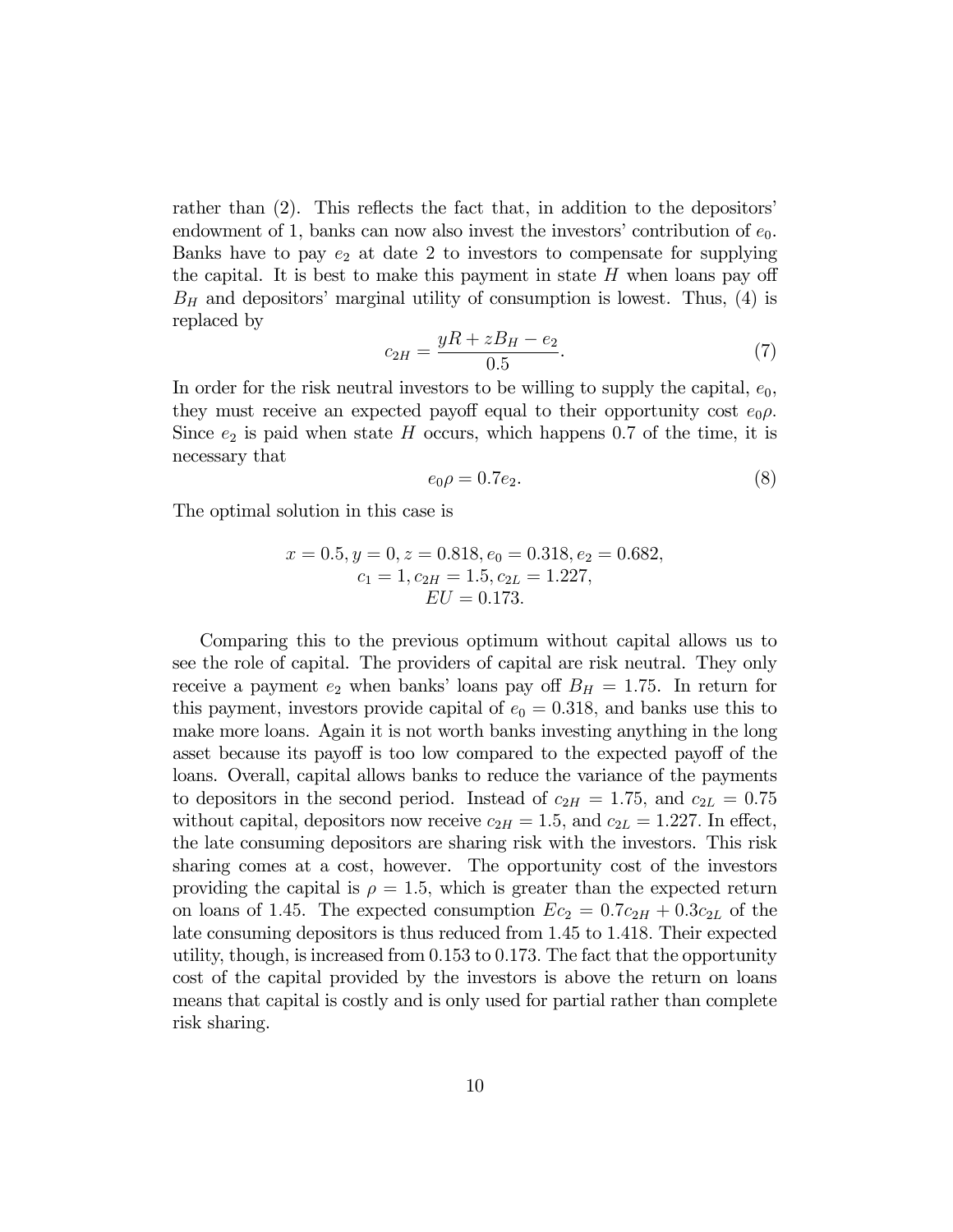### 3.2 The autarkic insurance sector

The insurance sector is considered next on its own. For simplicity, we consider here the case where there is no market for liquidating the long asset. It can be shown (see below), however, that at the equilibrium prices that would ensure a supply of liquidity, the autarkic equilibrium in the insurance sector would be unaltered if such a market was included.

As explained above, insurance companies offer insurance to firms against the probability that their assets are damaged at date 1 and need to be repaired in order to produce  $A$  at date 2. In our example, the probability of such damage is  $\alpha_H = 0.5$  in state H, which occurs with probability 0.9, and  $\alpha_L = 1$  in state L, which occurs with probability 0.1. Assets produce  $A = 1.35$  at date 2 and repairing them when damaged costs  $\gamma = 1$  at date 1. The utility function of the owners of the firm is  $V(c) = Ln(c)$ .

The insurance industry is competitive so the insurance companies do not earn any profits. Similarly to the banks, they maximize the expected utility of the owners of the firms they insure. They can offer partial or full insurance to firms. If they offer partial insurance, they charge a premium equal to 0.5 at date 0 to the firms so that the latter still have another 0.5 of their initial endowment to invest. Firms will find it optimal to invest this 0.5 in the long asset rather than the short asset since their owners do not consume until date 2. In order to have funds to repair the damaged assets, insurance companies must invest in the short asset so that they have liquidity at date 1. In state H they need funds  $\alpha_{H}\gamma = 0.5$  at date 1 for claims to repair the damaged assets so they put  $X = 0.5$  in the short asset and  $Y = 0$ in the long asset. This means they have funds of 0.5 at date 1 and can pay all the claims to repair the damaged assets. With insurance the firms' assets will pay off A for sure in this state. Given this and the fact that the firms' owners invest 0.5 in the long asset, their consumption in state  $H$  is  $C_{2H} = A + 0.5R = 1.975$ . In state L the insurance companies receive claims of  $\alpha_L \gamma = 1$ . They don't have sufficient funds to pay these so they go bankrupt. With partial insurance there is thus systemic risk in the insurance industry. When insurance companies go bankrupt, their assets are distributed equally among the claimants. The firms receive 0.5 from the insurance companies' liquidation of the short term assets, but can't repair their assets so these produce nothing. The consumption of the owners of the firms is therefore  $C_{2L} = 0.5 + 0.5R = 1.125$ . Their expected utility with partial insurance is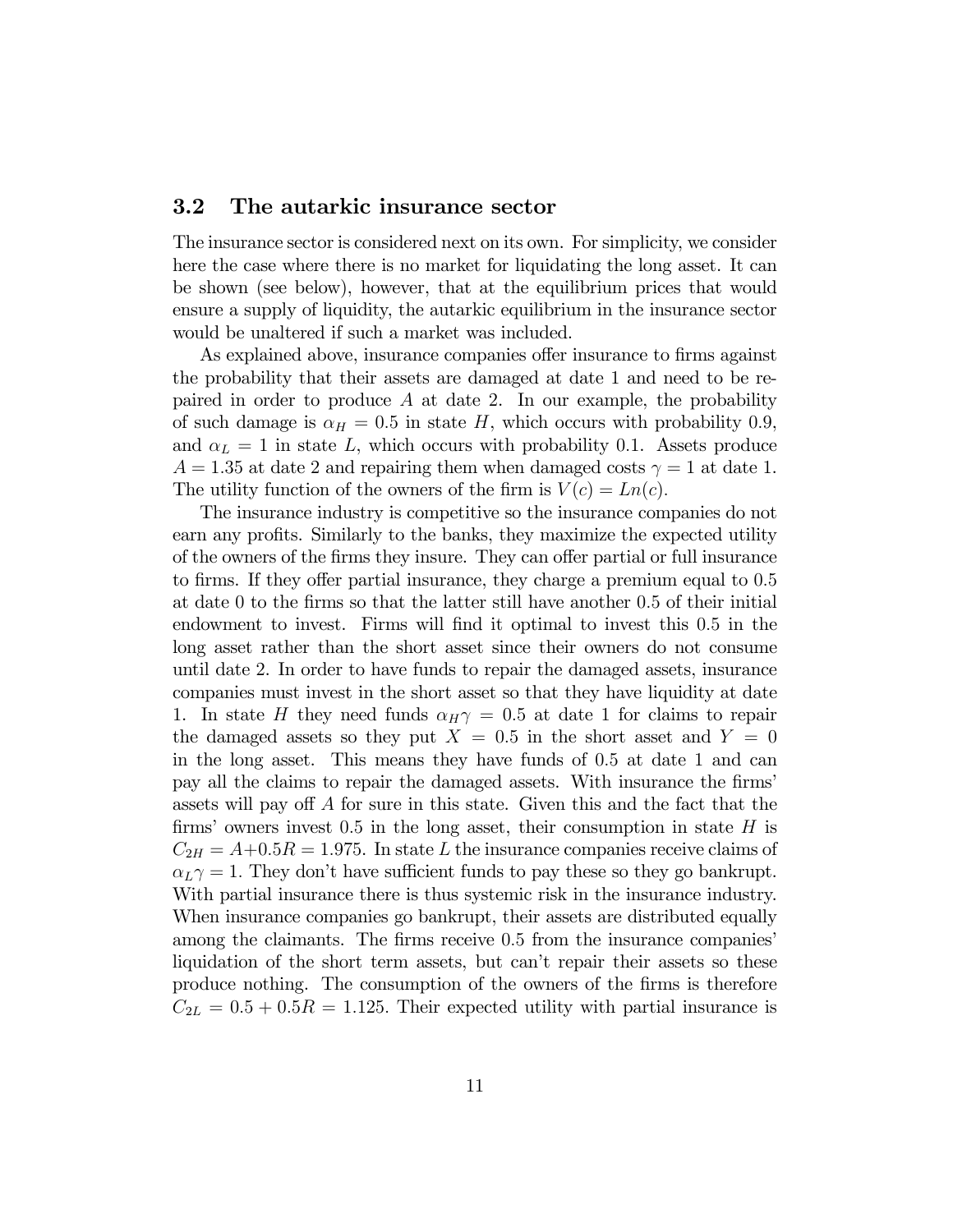then

### $EV_{partial} = 0.9V(A + 0.5R) + 0.1V(0.5 + 0.5R) = 0.624.$

If the insurance companies offered full insurance, they would charge 1 at date 0. They would invest all of this in the short term asset and could meet all of their claims in both states. Now, however, the firms' owners would have nothing left over at date 0 and would hold no investments of their own. In state H the insurance companies would only use 0.5 of their assets at date 1 to repair their customers' machines and would have 0.5 left over. Since the industry is competitive they would pay this out to the insured firms. Hence  $C_{2H} = A + 0.5 = 1.85$ . In state L all the insurance companies funds are used to repair their customers' machines and  $C_{2L} = A$ . In this case the expected utility of the firms' owners would be

$$
EV_{full} = 0.9V(A + 0.5) + 0.1V(A) = 0.584.
$$

Partial insurance is thus superior to full insurance. It can readily be checked that partial insurance is also better for the firms than self insurance. Thus the optimal scheme for the insurance industry is to partially insure firms and offer the owners of the firms an expected consumption at date 2 equal to  $EC_2 = 0.9C_{2H} + 0.1C_{2L} = 1.890$ . The firms put the remaining part of their endowment in the long asset. There is no point in the insurance company holding the long asset because there is no market for it when they go bankrupt. If a market is included as explained below, then it will still not be optimal for the insurance companies to hold the long asset because there is a liquidation cost while if the firms hold it directly there is none.

There is no role for capital in the insurance sector so their capital is  $E_0 = 0$ . Capital providers charge a premium to cover their opportunity cost  $\rho = 1.5$ . Their funds would have to be invested in the short asset since it is not optimal to hold any long assets. There are already potentially enough funds from customers for insurance companies to hold more of the short asset but it is not efficient to do so. There is a small probability of a large loss and it is not worth holding enough short assets to guard against this contingency given the high opportunity cost of holding short assets. If the short assets are funded by capital and there is a premium to be paid for the capital it is even less efficient. Capital will not be used in the insurance industry unless there are regulations forcing this.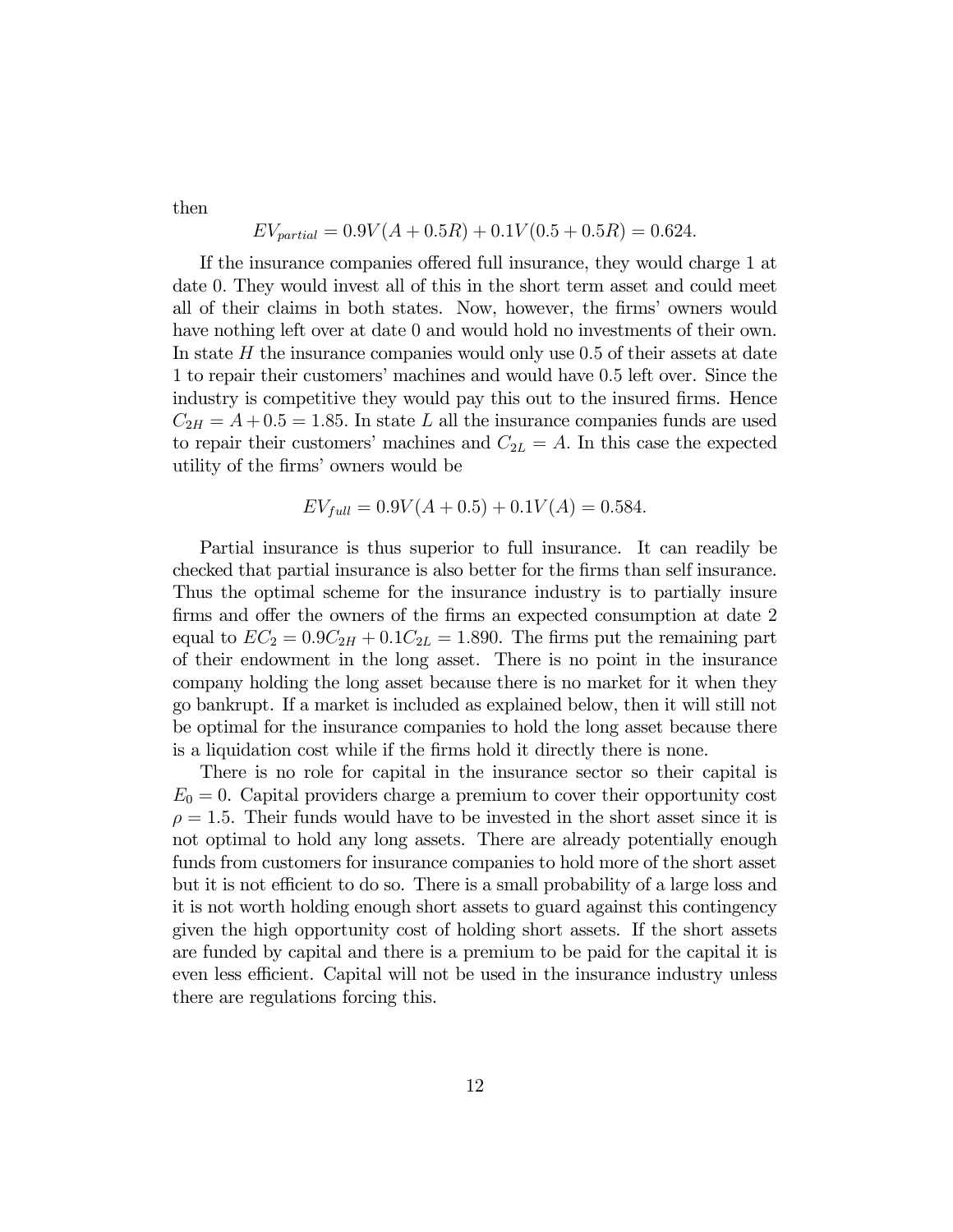### 3.3 Credit risk transfer

In the previous sections the banking and insurance sectors have been considered in isolation. We now consider them together, and introduce the possibility for the long term asset to be liquidated in a market at date 1. Since the risks in the two sectors are independent, we have four possible states for the probabilities  $\beta$  and  $\alpha$ , which we describe as  $HH$ ,  $HL$ ,  $LH$  and  $LL$ . The payoffs in these four states are as follows.

| State | Bank      | Late<br>loans depositors claims $(\%)$ | Table 1<br>Insurance | $\operatorname{Firms}$ | Probability                      |
|-------|-----------|----------------------------------------|----------------------|------------------------|----------------------------------|
|       | $HH$ 1.75 | 1.5                                    | 50                   |                        | $1.975 \t 0.7 \times 0.9 = 0.63$ |
| HL.   | 1 75      | 1.5                                    | 100                  |                        | $1.125 \t 0.7 \times 0.1 = 0.07$ |
| LH.   | 0.75      | 1.227                                  | 50                   |                        | $1.975 \t 0.3 \times 0.9 = 0.27$ |
| LL.   | 0.75      | 1 227                                  | 100                  |                        | $1.125 \t 0.3 \times 0.1 = 0.03$ |
|       |           |                                        |                      |                        |                                  |

It can be seen that the late consuming depositors have different payoffs in states  $HH$  and  $HL$  compared to states  $LH$  and  $LL$ . Similarly the payoffs to the owners of the firms being insured are different in states HH and LH as compared to HL and LL. These differences mean that there is potential for risk sharing between the two groups. Credit risk transfer between the two sectors represents one way of achieving this risk sharing.

For simplicity the focus is on a particularly simple form of risk transfer. Banks make a payment  $\tau_{HL}$  to the insurance companies in state  $HL$ ; and the insurance companies make a payment  $\tau_{LH}$  to the banks in state  $LH$ . Notice that markets are still not complete with this credit risk transfer. For simplicity it is assumed that the banks' depositors obtain the surplus from the credit risk transfer. The insurance companies will compete to provide the credit risk transfer that maximizes the utility of the banks' depositors at the lowest cost to themselves. In equilibrium they will obtain their reservation utility, which is what they would receive in autarky.

How can such transfers be funded? In state  $HL$  banks' loans pay off  $B_H$ so they have a large amount of funds and can simply transfer some of these to the insurance companies. Banks still maximize the expected utility of depositors (1) subject to the constraints (6) and (8). The only difference is that now they have to pay  $\tau_{HL}$  in state HL to the insurance companies, and receive  $\tau_{LH}$  in state LH. Thus, the per capita consumption of late consumers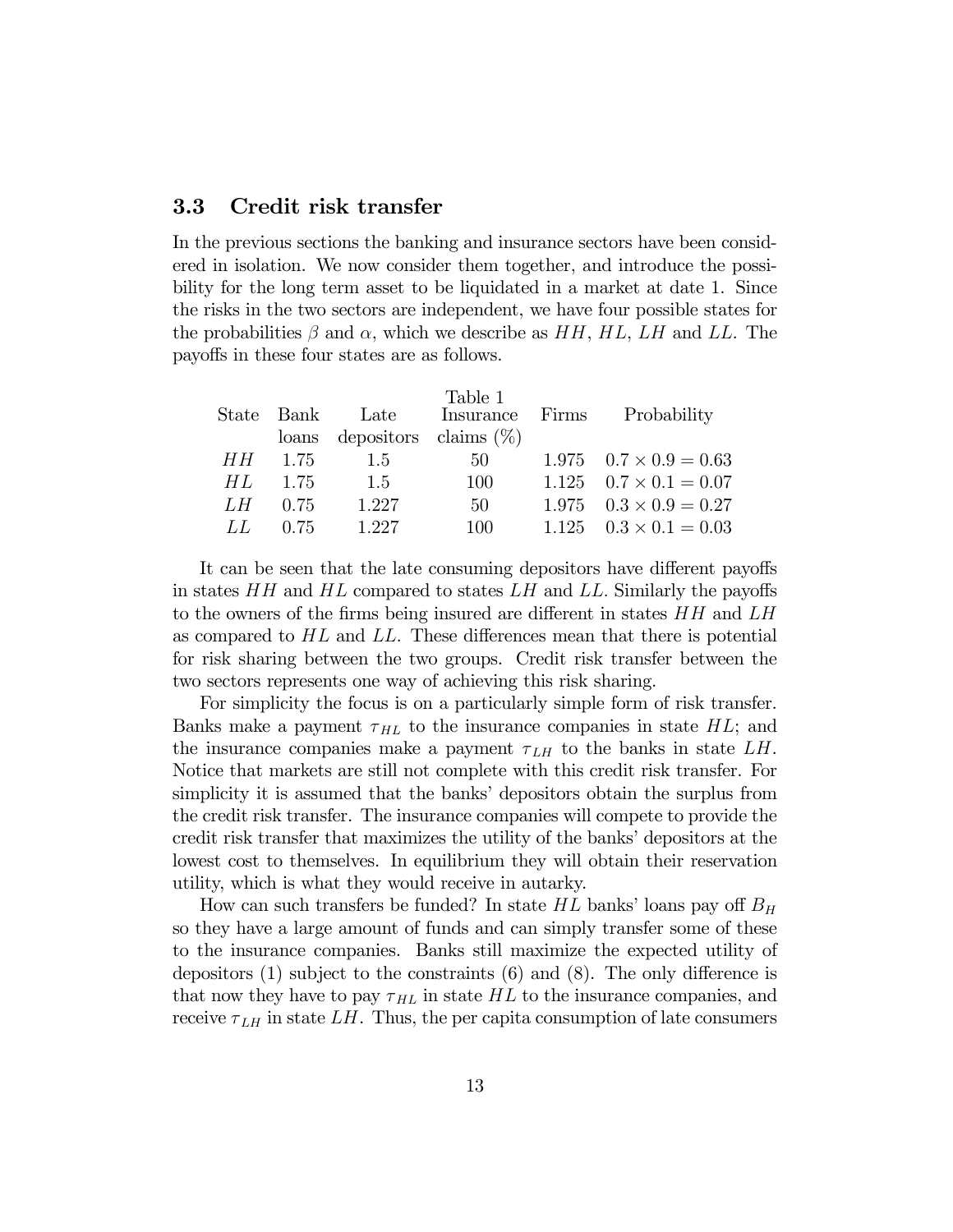in these two states becomes

$$
c_{2HL} = \frac{yR + zB_H - \tau_{HL} - e_2}{0.5},
$$

$$
c_{2LH} = \frac{yR + zB_L + \tau_{LH}}{0.5}.
$$

The problem is more complex for the insurance companies. In state LH the owners of the firms that insure their assets with the insurance companies have plenty of funds. However, the companies themselves do not. They are only holding enough to meet claims at date 1 in states  $HH$  and  $LH$ . In order for them to be able to make a payout on the credit risk transfer to the banks at date 2 in state  $LH$  they must hold extra assets. They must charge the firms more initially and the firms will consequently have to reduce their holdings of the long asset. If the insurance companies hold the short asset there is an opportunity cost of  $R-1$  in all states. Let the transfer from the banks to the insurance companies in state  $HL$  be  $\tau_{HL}$ , and the amount invested in the short asset to fund the transfer from the insurance companies to the banks in state LH be  $\sigma_{LH} = \tau_{LH}$ . The opportunity cost in each state is  $\sigma_{LH}(R-1)$ . The expected utility of the insured firms' owners, which is ultimately the objective function of the insurance companies, is equal with partial insurance to

$$
EV_{short} = 0.63V(A + \sigma_{LH} + (0.5 - \sigma_{LH})R)
$$
  
+0.07V(0.5 + \sigma\_{LH} + \tau\_{HL} + (0.5 - \sigma\_{LH})R)  
+0.27V(A + (0.5 - \sigma\_{LH})R)  
+0.03V(0.5 + \sigma\_{LH} + (0.5 - \sigma\_{LH})R).

To see this, note that the firms pay an insurance premium  $0.5 + \sigma_{HL}$  to the insurance companies who invest it in the short asset. The firms then invest the amount that remains after they have paid the insurance premium,  $(0.5 - \sigma_{LH})$ , in the long asset, and this pays off  $(0.5 - \sigma_{LH})R$  in every state. In state  $HH$ , which occurs with probability 0.63, all the machines that are damaged are repaired using 0.5 of the proceeds from the short asset. The firms receive  $A$  from their machines. There are no credit risk payments so the insurance companies pay the proceeds of their investment in the short asset,  $\sigma_{LH}$ , out to the firms (since the insurance market is competitive). In state HL, which occurs with probability 0.07, the insurance companies have all their customers claim and go bankrupt. They are unable to repair any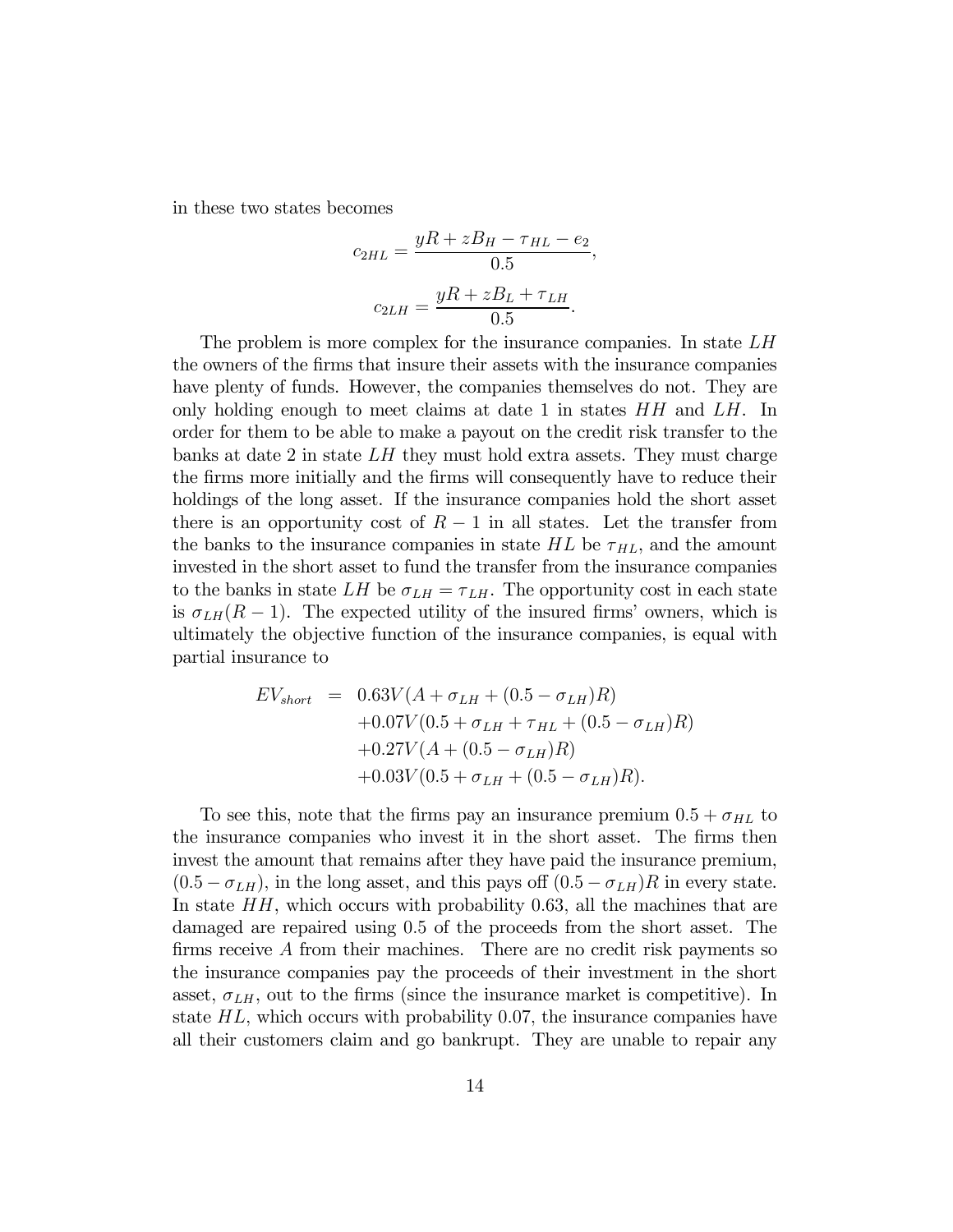machines and distribute the  $0.5 + \sigma_{LH}$  that was invested in the short asset to their customers. They receive a credit risk transfer payment of  $\tau_{HL}$  from the banks which they also pay out to their customers. In state  $LH$ , which occurs with probability 0.27, everything is the same as in state  $HH$ , except that the insurance companies must pay out  $\tau_{LH} = \sigma_{LH}$  as a credit risk transfer payment to the banks instead of to their customers. Finally in state LL, which occurs with probability 0.03, everything is the same as in state  $HL$ except there is no payment from the banks.

It turns out that in the example considered it is not possible to keep the insurance companies at their reservation level of utility  $EV = 0.624$  and make the banks better off if the insurance companies fund the credit risk transfer with the short asset. This is the case for all feasible values of  $\tau_{LH}$  and  $\tau_{HL}$ and the corresponding optimal choices by banks and insurance companies. The opportunity cost in each state,  $\sigma_{LH}(R-1)$ , from investing in the short asset rather than in the long asset is simply too large for credit risk transfer to be worthwhile.

If instead of investing  $\sigma_{LH}$  in the short asset, the insurance companies invest  $\ell_{LH}$  in the long asset so  $\tau_{LH} = \ell_{LH}R$ , there would not be an opportunity cost  $\ell_{LH}(R-1)$  in every state. On the other hand, however, there is a cost in states  $HL$  and  $LL$ , when the insurance companies go bankrupt and must sell the  $\ell_{LH}$  long asset at date 1 for a price  $P_{HL} = P_{LL} = P_{IL}$ . The expected utility of the insured firms' owners in this case is

$$
EV_{long} = 0.63V(A + \ell_{LH}R + (0.5 - \ell_{LH})R))
$$
  
+0.07V(0.5 + \ell\_{LH}P\_{IL} + \tau\_{HL} + (0.5 - \ell\_{LH})R)  
+0.27V(A + (0.5 - \ell\_{LH})R))  
+0.03V(0.5 + \ell\_{LH}P\_{IL} + (0.5 - \ell\_{LH})R).

Now the firms pay an insurance premium  $0.5+\ell_{HL}$  to the insurance companies who invest  $X = 0.5$  in the short asset and  $Y = \ell_{HL}$  in the long asset. The firms then invest the assets that remain after they have paid the insurance premium,  $(0.5-\ell_{LH})$ , in the long asset, and this pays off  $(0.5-\ell_{LH})R$  in every state. In state  $HH$ , all the machines that are damaged are repaired using the  $0.5$  from the short asset. The firms receive  $A$  from their machines. There are no credit risk payments so the insurance companies pay the proceeds of their investment in the long asset,  $\ell_{LH}R$ , out to the firms. In state HL, the insurance companies have all their customers claim and go bankrupt. They are unable to repair the assets and distribute the 0.5 that was invested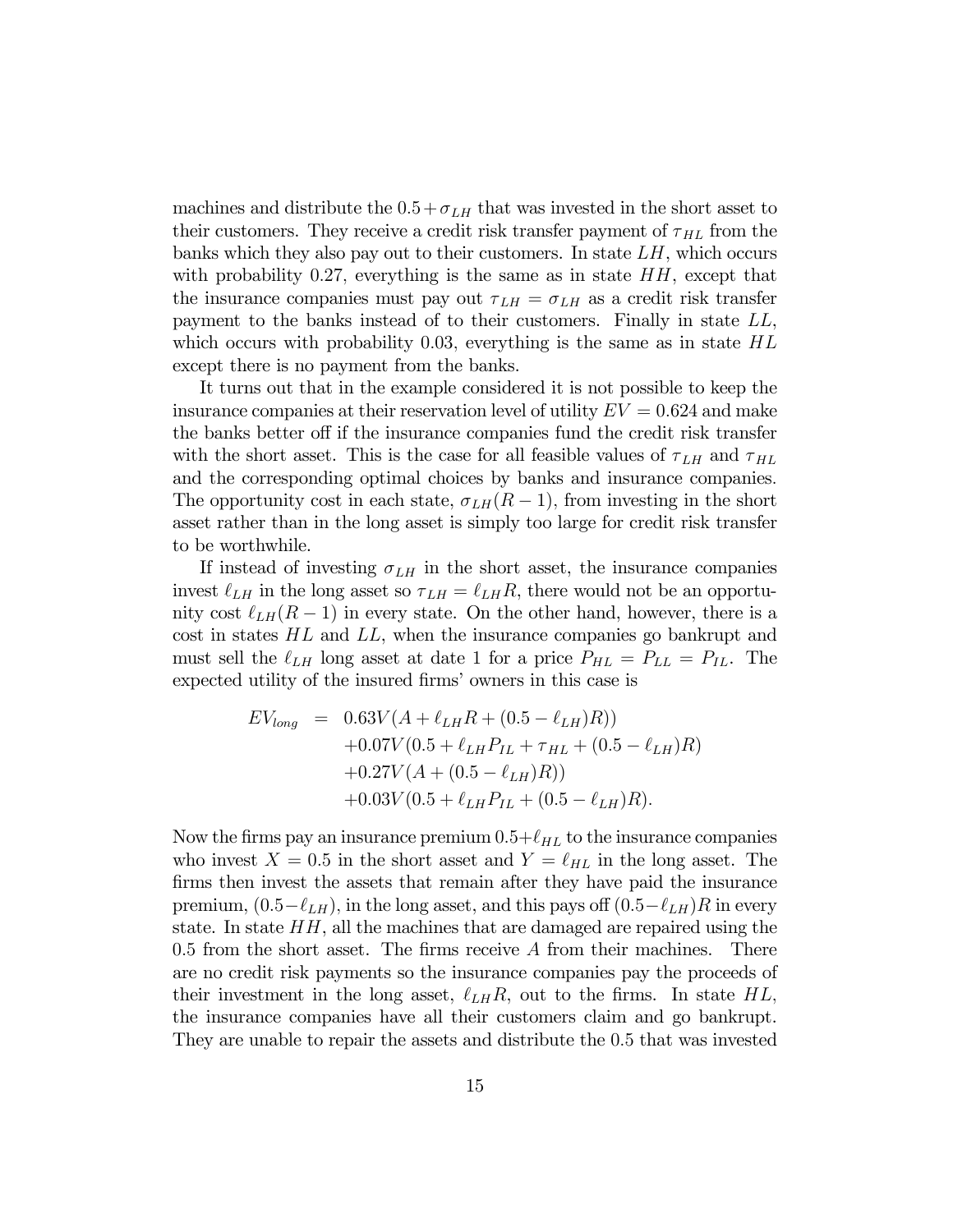in the short asset together with the  $\ell_{LH}P_{IL}$  they get from liquidating their holdings of the long asset to their customers. They receive a credit risk transfer payment of  $\tau_{LH}$  from the banks which they also pay out to their customers. In state  $LH$ , everything is the same as in state  $HH$ , except that the insurance companies must pay out  $\tau_{LH} = \ell_{LH} R$  as a credit risk transfer payment to the banks instead of to their customers. Finally, in state LL, everything is the same as in state  $HL$  except there is no payment from the banks.

In order to find the optimal credit risk transfer in this case, it is first necessary to find  $P_{IL}$ . The first issue to consider is that somebody must supply liquidity to this market. In other words, some agents must hold the short asset between dates 0 and 1 in order to have the funds to purchase the long asset that the insurance companies supply to the market when they go bankrupt in states  $HL$  and  $LL$ . If nobody held liquidity, then there would be nobody on the other side of the market and the price of the long asset would fall to zero at date 1. This would not be an equilibrium though, because by holding a very small amount of cash somebody would be able to enter and buy up all the supplied long asset and make a large profit.

In our framework, the group supplying liquidity is the investors who provide the capital to the banks. In order to be willing to hold this liquidity, they must be able to recoup their opportunity cost. Since in states HH and LH when there is no liquidation of assets they end up holding the short asset throughout, they must make a significant profit in states  $HL$  and  $LL$  when the insurance companies go bankrupt. In other words, the price of the long asset must be low in these states.

To find the price  $P_{IL}$  that allows investors to just recover their opportunity cost  $\rho = 1.5$ , suppose they invest 1 in the short term asset at date 0. As mentioned, in states  $HH$  and  $LH$ , which occur with total probability 0.9, they will hold the short term asset throughout and receive 1 at date 2. In states HL and LL, which occur with total probability 0.1, investors will be able to buy  $1/P_{IL}$  of the long asset at date 1 and receive  $(1/P_{IL}) \times R =$  $(1/P_{IL}) \times 1.25$  at date 2. The price  $P_{IL}$  must then satisfy

$$
0.9 \times 1 + 0.1 \times \frac{1}{P_{IL}} \times 1.25 = 1.5,
$$

so that

$$
P_{IL} = 0.208.
$$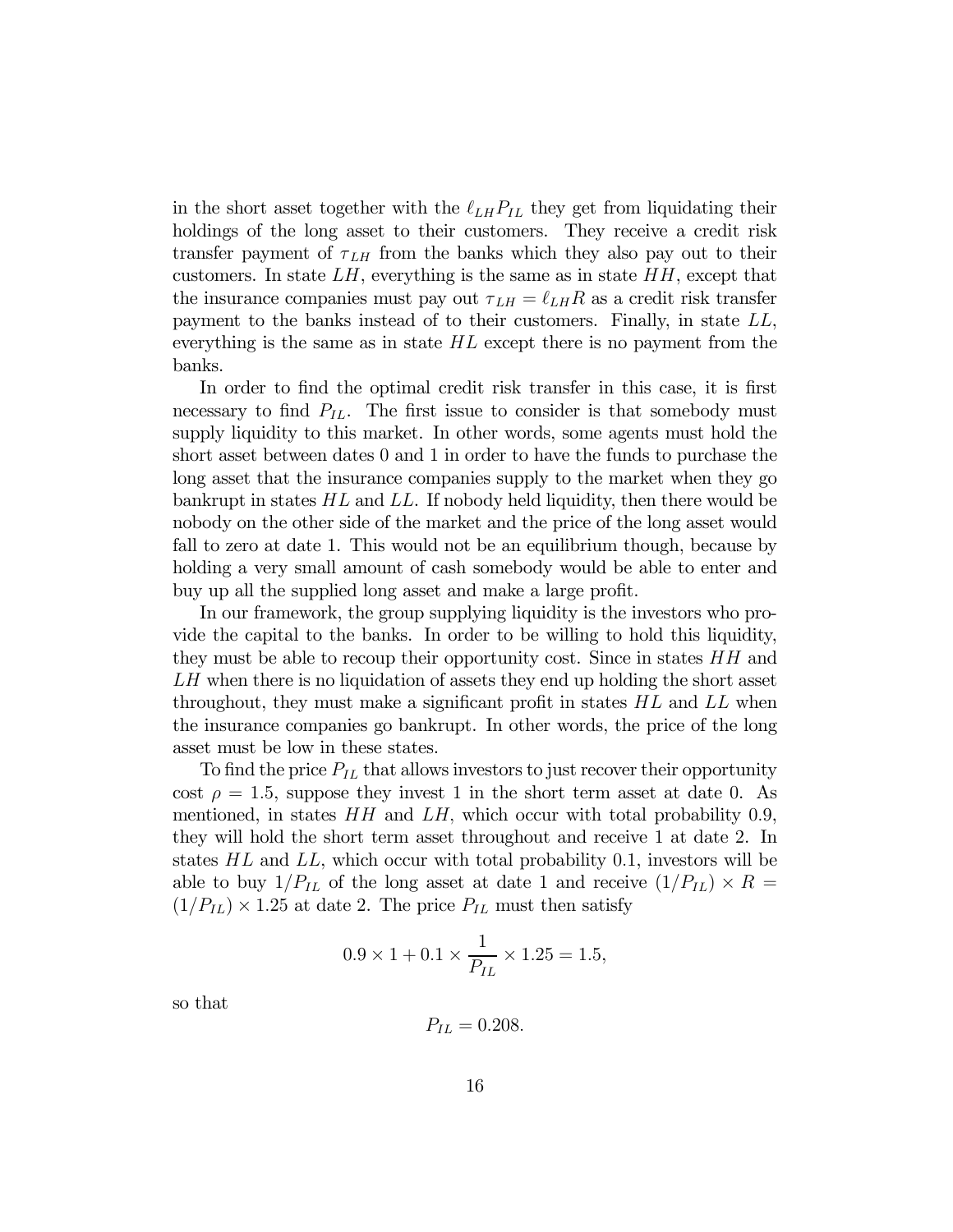We also need to find the price of the long asset  $P_{HH} = P_{LH} = P_{HH}$  at date 1 in states  $HH$  and  $LH$ . This is simply equal to

$$
P_{IH} = R = 1.25.
$$

The reason for this is straightforward. In states  $HH$  and  $LH$  there is no bankruptcy and no sale of assets. A price equal to  $R$  ensures that the investors will hold cash and the insurance companies will hold the long asset between dates 1 and 2 so markets will clear. If  $P_{IH} < R$  the investors would want to buy the long asset since it would provide a higher return than cash. If  $P_{IH} > R$  the insurance companies would sell the long asset and hold cash until date 2. The only price at which both the long asset and cash will be held between dates 1 and 2, which is necessary for equilibrium, is  $P_{IH} = R$ .

Given this pricing of the long asset it can be shown that the optimal values for the transfers and  $\ell_{LH}$  are

$$
\tau_{HL} = 0.17, \ell_{LH} = 0.037, \tau_{LH} = \ell_{LH}R = 0.046.
$$

When the insurance companies go bankrupt in states  $HL$  and  $LL$ , they are forced to liquidate the 0.037 of the long asset they hold to finance the credit risk transfer. In order for the market to clear at  $P_{IL} = 0.208$ , the investors must hold  $0.037 \times 0.208 = 0.008$  in the short asset.

Table 2 gives the full equilibrium with credit risk transfer and also includes the full equilibrium with autarky for the purpose of comparison. It can be seen that the overall effect of credit risk transfer in this case is to make a Pareto improvement in welfare. Credit risk transfer represents a way of sharing risk between the sectors. It is an alternative to bank capital. Since bank capital is a relatively expensive way of sharing risk because of investors' high opportunity cost, the effect of credit risk transfer is to lower the amount of capital banks use. With autarky banks use 0.318 unit of capital, while with credit risk transfer they reduce this to 0.266 and consequently reduce their loans by a corresponding amount. The reduction in the use of relatively expensive capital means the expected consumption of late consumers goes from 1.418 to 1.425. The improvement in risk sharing allows depositors' expected utility to go from 0.173 to 0.174 while the insurance companies' customers, the firms, remain at 0.624.

#### Table 2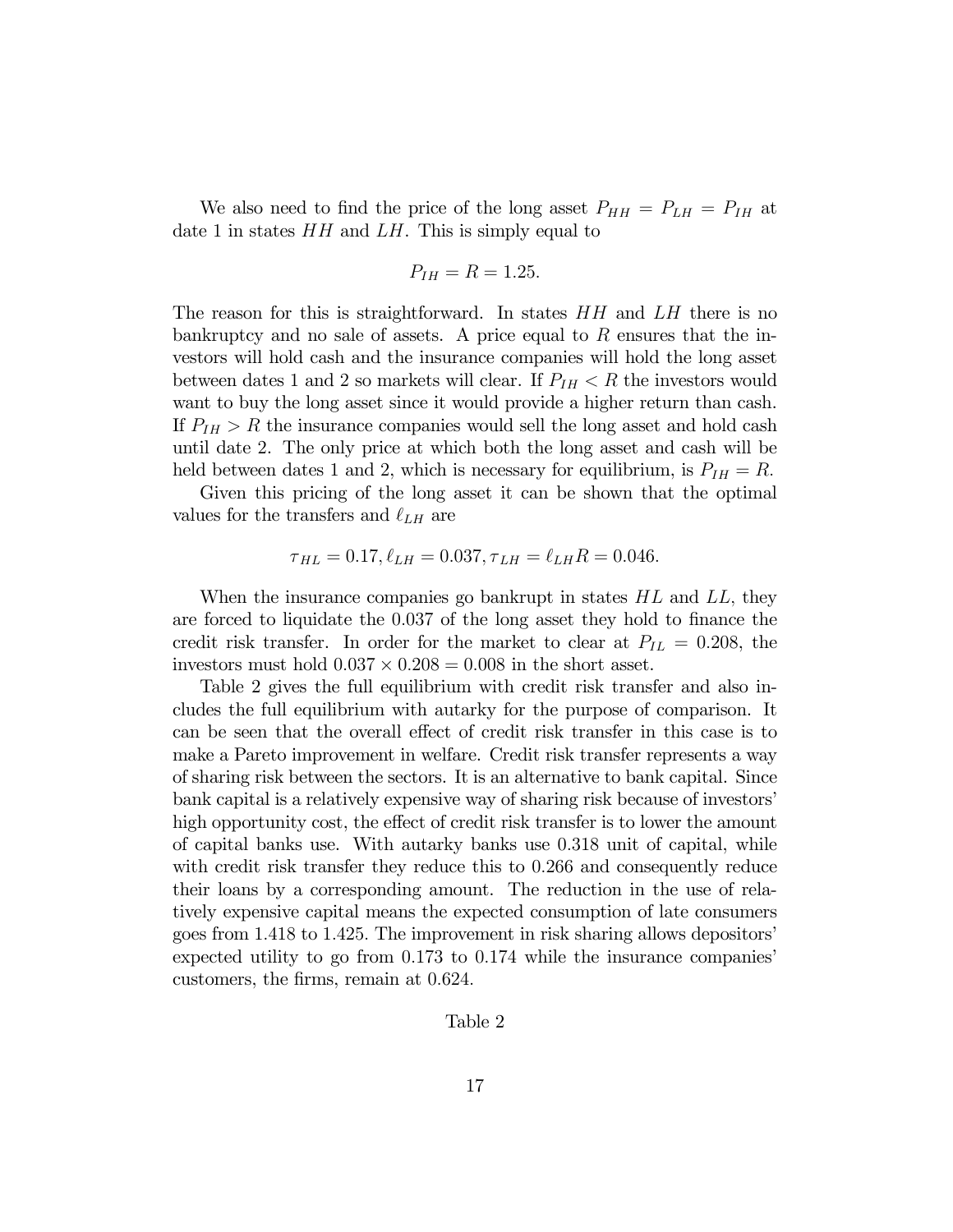| <b>Banks</b>      | Autarky |       | CRT Insurance    | Autarky       |                  |
|-------------------|---------|-------|------------------|---------------|------------------|
| c <sub>1</sub>    |         | 1     |                  |               |                  |
| C <sub>2</sub> HH | 1.5     | 1.541 | $C_{2HH}$        | 1.975         | 1.975            |
| $c_{2HL}$         | 1.5     | 1.211 | $C_{2HL}$        | 1.125         | 1.251            |
| $c_{2LH}$         | 1.227   | 1.241 | $C_{2LH}$        | 1.975         | 1.929            |
| $c_{2LL}$         | 1.227   | 1.149 | $C_{2LL}$        | 1.125         | 1.086            |
| Ec <sub>2</sub>   | 1.418   | 1.425 | EC <sub>2</sub>  | 1.890         | 1.885            |
| $\boldsymbol{x}$  | 0.5     | 0.5   | $\boldsymbol{X}$ | 0.5           | 0.5              |
| $\mathcal{Y}$     | 0       | 0     | $Y = \ell_{LH}$  | 0             | 0.037            |
| $\tilde{z}$       | 0.818   | 0.766 | Insurance        | Partial       | Partial          |
| $e_0$             | 0.318   | 0.266 | $E_0$            | $\mathcal{O}$ | $\left( \right)$ |
| FI)               | 0.173   | 0.174 | EV               | 0.624         | 0.624            |
|                   |         |       |                  |               |                  |

One important aspect of this equilibrium is that banks do not use the long asset at all. It does not have a high enough return relative to loans to make it worth investing in. This means that when insurance companies liquidate the asset at a low price when they go bankrupt, there is no contagion to the banking sector.

Figure 1 summarizes the operation of the financial system in the autarky and with beneficial credit risk transfer. Banks always raise funds from depositors and investors and invest in the short term asset and loans. Firms with damageable assets at date 1 buy partial insurance from the insurance companies. In exchange for this insurance, firms pay a premium at date 0 and invest the rest of their initial endowment in the long asset. In the autarky equilibrium, the insurance companies invest the premiums they receive in the short asset, and use the proceeds to meet claims at date 1. Since returns to the short asset are technologically determined, there are no links between the two sectors. Neither banks nor insurance companies find it worthwhile to use the long asset so the dotted lines in the figure are not operational.

The introduction of credit risk transfer modifies the working of the financial system. To facilitate their ability to make a payout to the bank at date 2, insurance companies also start to invest in the long asset, as the line with short dashes in Figure 1 indicates. Banks choose not to invest in the long asset and the line with long dashes between the bank sector and the market for the long asset is not operative. There is no contagion between the insurance sector and the banking sector, and credit risk transfer is beneficial.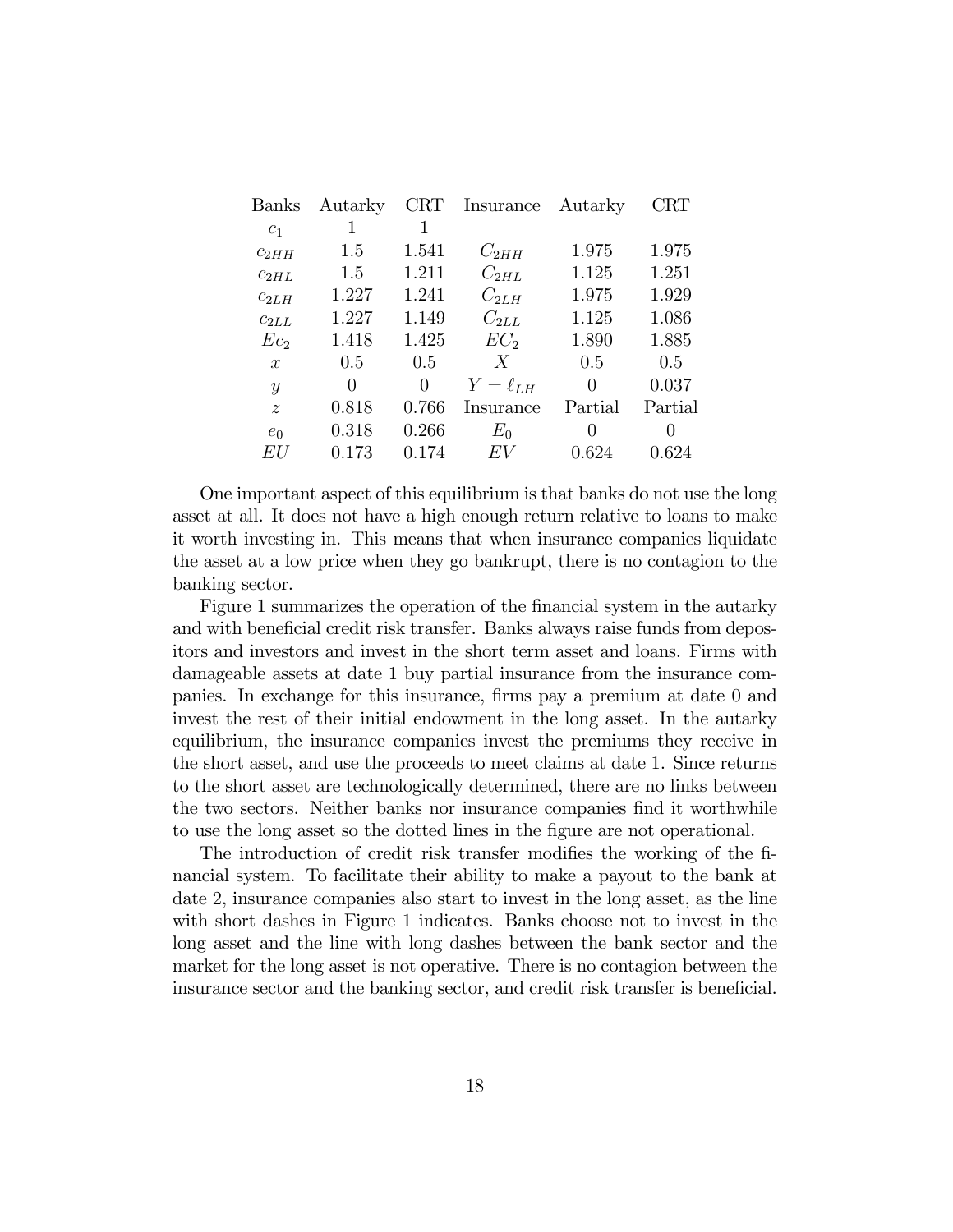## 4 Detrimental credit risk transfer

So far credit risk transfer has been beneficial because the two sectors hold different assets and there is no contagion to the banking sector when the insurance companies go bankrupt. However, if for some reason banks also start to hold the long term asset, then there is potentially a problem. Banks would be affected by the bankruptcy of the insurance sector and their solvency might be threatened. In terms of Figure 1 the line with long dashes between the banking sector and the long asset now becomes relevant.

To see how this can happen, we assume that, instead of all facing the same risk, banks are subject to idiosyncratic liquidity risk. With probability 0.5 the proportion of their customers that are early consumers is  $\lambda_i$ ,  $i = 1, 2$ , and the proportion of late consumers is  $1-\lambda_i$  with  $\lambda_1 > \lambda_2$ . There is no aggregate uncertainty so  $0.5\lambda_1 + 0.5\lambda_2 = \lambda$ . For simplicity, we assume  $\lambda_1 = 1, \lambda_2 = 0$ , so these shocks are extreme. Either all of a bank's depositors are early consumers or they are all late consumers. Furthermore, the liquidity risk that banks face is independent of the risk from the payoffs on their loans.

In this new framework, banks hold the long term asset and credit risk transfer can reduce welfare. As before, the insurance companies are forced to liquidate their holdings of the long asset at a low price when they go bankrupt. This now also implies a reduction in the price of the long asset which banks use to hedge their liquidity risk. The banks that are selling the long asset receive a lower amount and are unable to pay their depositors. Within the equilibrium taking prices as given, it is optimal for banks and insurance companies to undertake credit risk transfer. Nevertheless, comparing this equilibrium with the autarkic one with no credit risk transfer, banks are worse off and insurance companies are indifferent.

Note that the insurance sector is not affected by the introduction of idiosyncratic liquidity shocks for banks. Thus, the autarkic equilibrium in the insurance sector is the same as in Section 3.2. We first analyze the new operation of the autarkic banking sector, and consider what happens when credit risk transfer is introduced.

## 4.1 The autarkic banking sector with idiosyncratic liquidity shocks

We focus here on how the idiosyncratic liquidity shocks affect the banking sector in autarky. It is initially assumed as a benchmark that there is no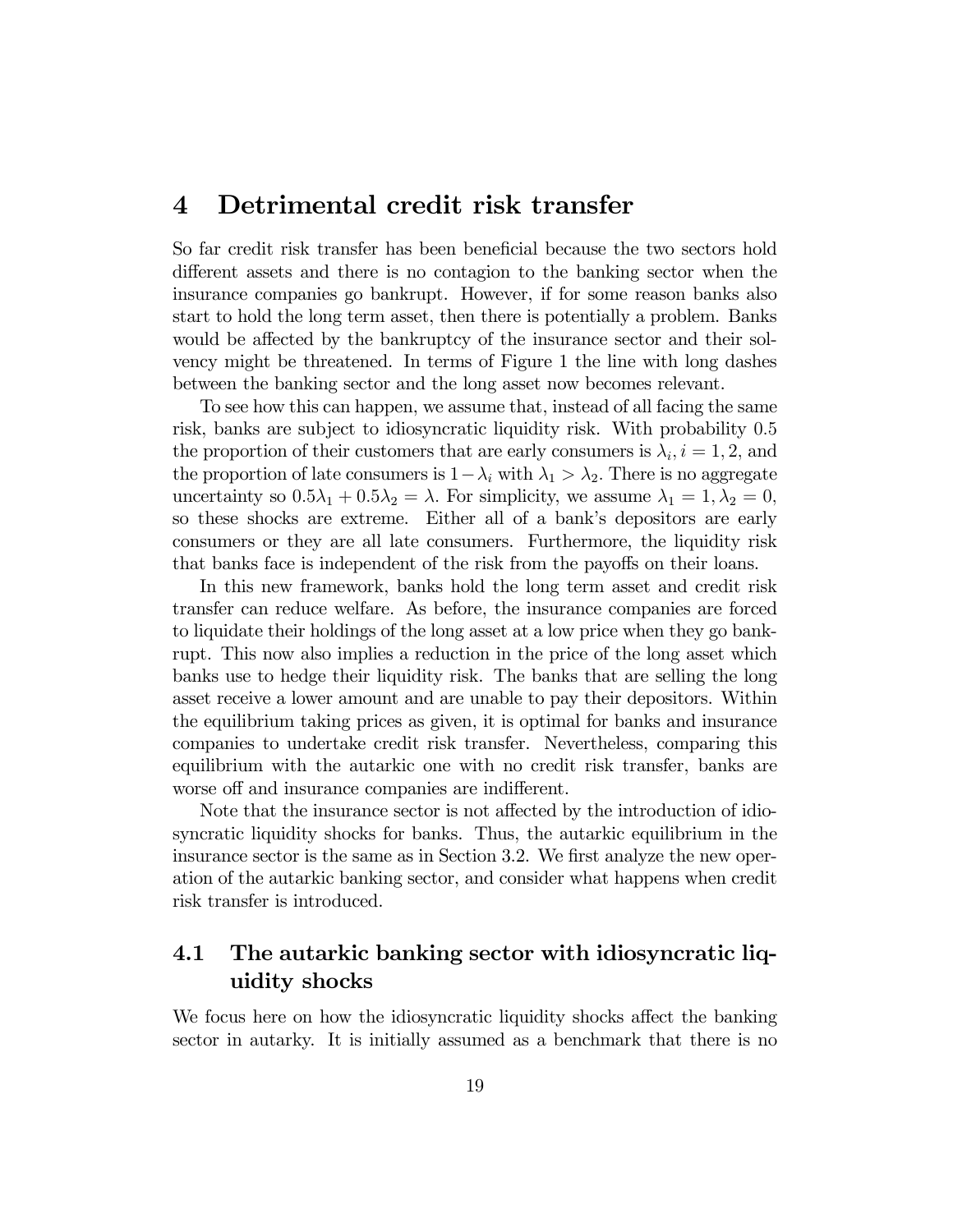interbank market to allow banks to share liquidity risk and no capital for banks. In this case banks only use the short asset. Then we introduce an interbank market for the long asset which allows banks to hedge the risk associated with the idiosyncratic liquidity shocks they face, and we show banks start to use the long asset. Finally, we introduce capital and show how this also helps the idiosyncratic liquidity risk to be shared. We maintain throughout the assumption that loans cannot be liquidated.

#### 4.1.1 No interbank market or bank capital

We initially suppose there is no interbank market so banks cannot sell the long asset, and there is no capital so  $e_0 = 0$ .

As before, banks maximize depositors' expected utility so they choose to invest  $x$  in the short asset,  $y$  in the long asset and  $z$  in loans to solve the following problem:

$$
Max\ 0.5U\ (c_1)+0.5[0.7U\ (c_{2H})+0.3U\ (c_{2L})]
$$

subject to (2) and

$$
c_1 = \frac{x}{1},
$$
  
\n
$$
c_{2H} = \frac{x + yR + zB_H}{1},
$$
  
\n
$$
c_{2L} = \frac{x + yR + zB_L}{1}.
$$

The objective function is the same as in (1). The constraints are the per capita consumption of early consumers and of late consumers in states  $H$ and L. Note that they differ from the case of uniform liquidity shocks. In aggregate there is always 1 unit of depositors. Of these, 0.5 turn out to be early consumers and 0.5 are late consumers. A fraction 0.5 of the banks has all their depositors be early consumers and the remaining 0.5 have all their depositors be late consumers. The measure of the banks with early consumers and the measure of the early consumers are the same so each bank perceives that it has either all depositors be early consumers with probability 0.5 or all late consumers with probability 0.5. Since there is no interbank market, banks have no opportunity for trade once the state is determined at date 1. They can only use the assets they have at hand to repay depositors. This implies banks can only give depositors  $c_1 = x/1$  from the short asset when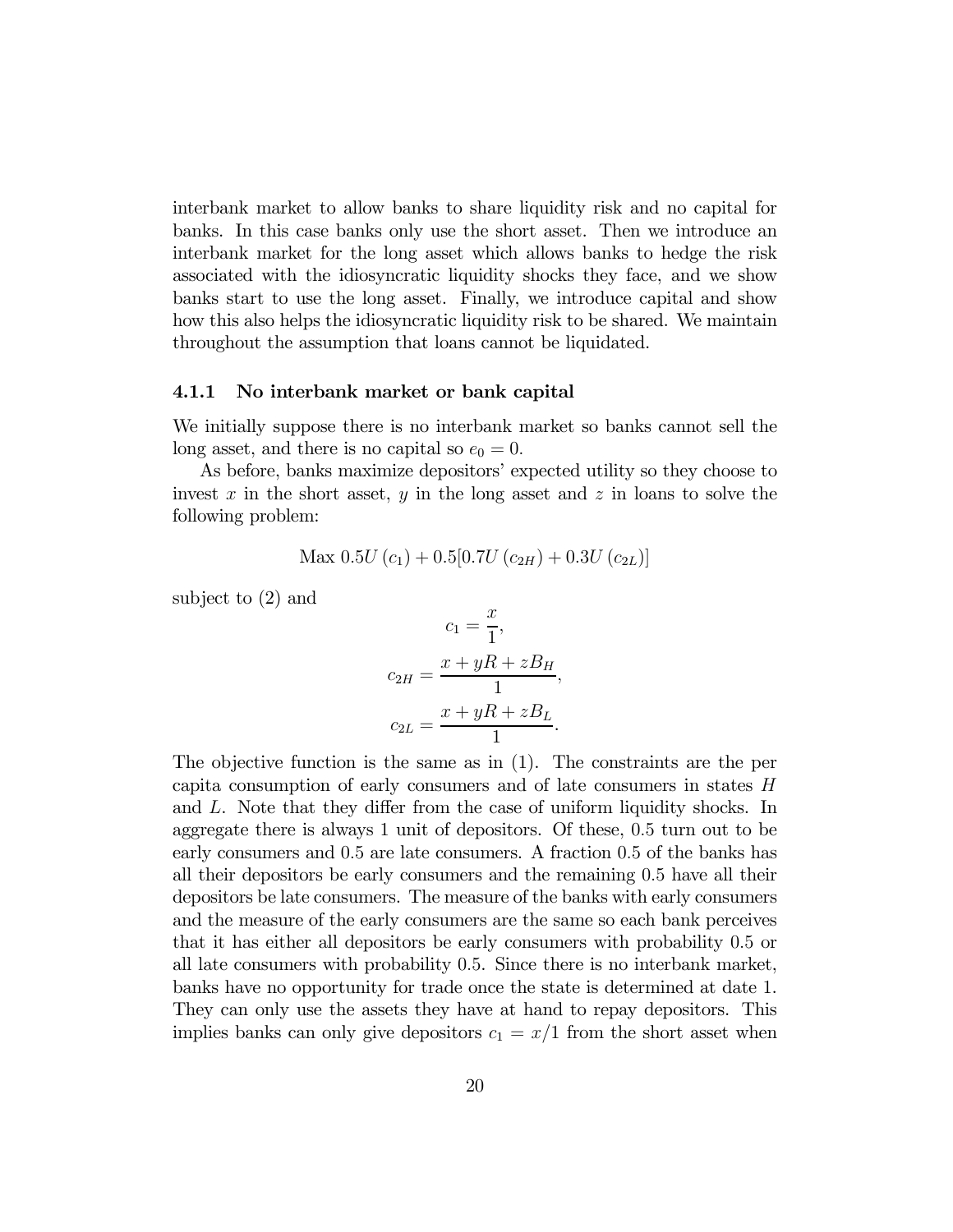they are all early consumers. When all depositors are late consumers, loans pay off  $B_H$  ( $B_L$ ) in states H (L) and consumers receive  $c_{2H} = x + yR + zB_H$  $(c_{2L} = x + yR + zB_L).$ 

The solution to the optimization problem is

$$
x = 1, y = z = 0,\nc_1 = c_{2H} = c_{2L} = 1,\nEU = 0.
$$

For the particular parameter values of the example, the payoffs on the long asset and the loans are not sufficient to compensate for the fact that they are wasted when all the depositors withdraw early. The reason the long asset and loans are wasted is there are no markets to liquidate them. As a result, the optimal solution is for banks to only use the short asset.

#### 4.1.2 An interbank market but no bank capital

We next introduce the possibility for banks to sell the long asset on an interbank market at date 1 if they need to. Suppose the price of the long asset in state i is  $P_i$  where  $i = H, L$ . Then banks having all early consuming depositors sell their holdings of the long asset to obtain  $yP_i$  to pay out to their depositors; while banks with all depositors being late consumers buy  $x/P_i$  of the long asset. This implies each bank solves the following problem at date 0:

$$
\text{Max } 0.5[0.7U(c_{1H}) + 0.3U(c_{1L})] + 0.5[0.7U(c_{2H}) + 0.3U(c_{2L})] \tag{9}
$$

subject to (2) and

$$
c_{1i} = x + yP_i \text{ for } i = H, L,
$$
\n(10)

$$
c_{2i} = (\frac{x}{P_i} + y)R + zB_i \text{ for } i = H, L.
$$
 (11)

The first term in the objective function represents the 0.5 probability that a bank's depositors are all early consumers. With probability 0.7 (0.3) the bank's holdings of the long asset, y, can be sold for  $P_H$   $(P_L)$  and depositors receive  $c_{1H} = x + yP_H$  ( $c_{1L} = x + yP_L$ ). Loans are wasted because there is no market for them. The second term in the objective function represents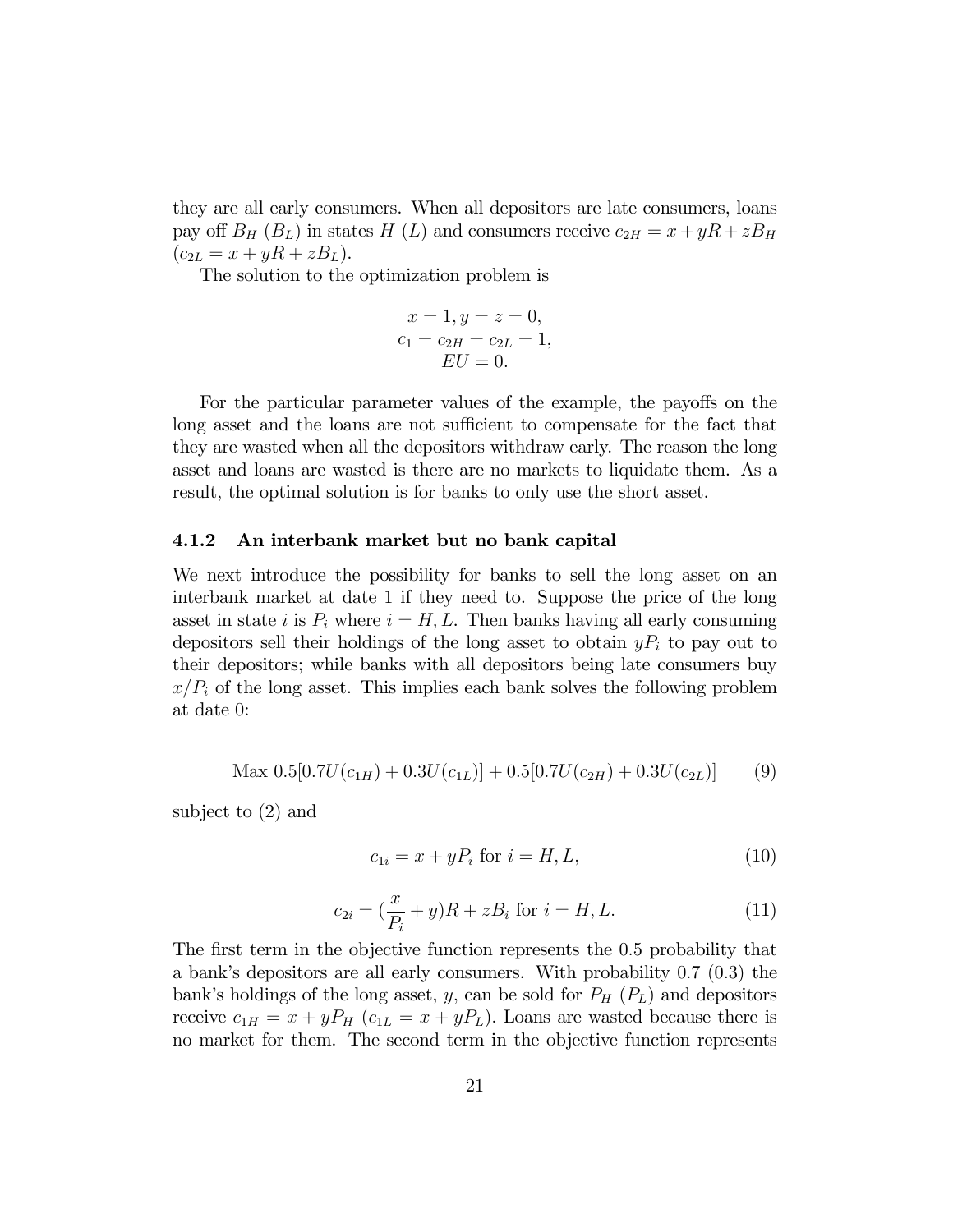the 0.5 probability that all the bank's depositors are late consumers. In this case the bank uses its holdings of the short asset, x, to purchase  $x/P_i$  of the long asset to add to its existing holdings of  $y$ . In addition depositors receive the payoffs of the bank's loans  $zB_i$ . Thus with probability 0.7 (0.3) the late depositors receive  $c_{2H} = \left(\frac{x}{P_H} + y\right)R + zB_H$   $(c_{2L} = \left(\frac{x}{P_L} + y\right)R + zB_L)$ .

Since the proceeds from loans are wasted when all depositors turn out to be early consumers, banks do not find it worthwhile to hold loans. It is only worth using the long asset and  $z = 0$ . This implies also that banks' portfolios do not bear any risk and  $P_H = P_L = P$ . The only equilibrium price is

$$
P=1.
$$

To see this note that if  $P < 1$  all banks would prefer the short asset between dates 0 and 1 and those with late depositors would attempt to buy the long asset at date 1. But this cannot be an equilibrium. There would be no supply of the long asset at date 1 because all banks held the short asset between 0 and 1. Similarly if  $P > 1$ , all banks would hold the long asset between dates 0 and 1, and the banks with early consumers would attempt to sell their holdings at date 1. There would then be no demand so  $P > 1$  cannot be an equilibrium price.

Given this pricing of the long asset, the optimal solution to the bank's problem is

$$
x = y = 0.5, z = 0,
$$
  
\n
$$
c_1 = 1, c_{2H} = c_{2L} = 1.25,
$$
  
\n
$$
EU = 0.112.
$$

The fact that the long asset can be sold in an interbank market means that banks can use it to hedge their liquidity risk. If all their depositors are early consumers, banks sell their holdings of the long asset and use the proceeds together with their holdings of the short asset to pay their depositors. Any holdings of loans would be wasted so they do not find it worth holding these. If all their depositors turn out to be late consumers, banks buy the long asset and thus supply liquidity to the market.

#### 4.1.3 An interbank market and bank capital

We now analyze the autarkic equilibrium of the banking sector when there is an interbank market for liquidating the long asset and investors are willing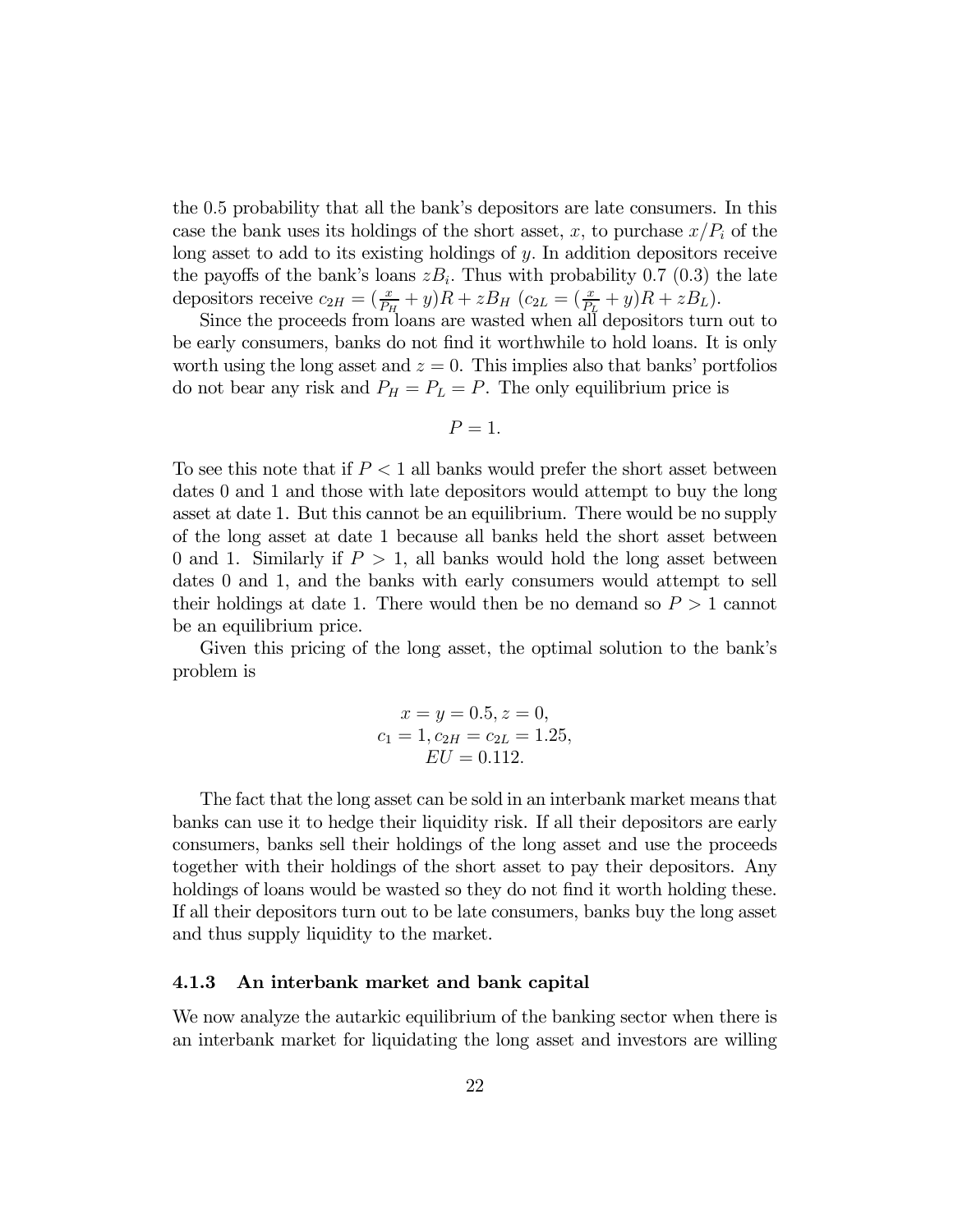to provide capital. Introducing capital now has two effects. As when banks have uniform liquidity risks, capital allows late consuming depositors to share some risk with investors and have higher expected utility. In addition to this though, capital now prevents the waste of a bank's loans when all their depositors want to consume early. Because they are risk neutral, investors provide  $e_0$  of capital to the banks in return for total expected payoffs that are equivalent. These payoffs consist of the of the payoffs from the loans when there all early consumers and a payoff  $e_2$  in state  $i = H$  when there all late consumers.

The bank's problem is to maximize  $(9)$  subject to  $(6)$ ,  $(10)$ ,  $(11)$  with  $i = L$ , and

$$
c_{2H} = \left(\frac{x}{P_H} + y\right)R + zB_H - e_2,\tag{12}
$$

$$
\rho e_0 = 0.5[0.7(zB_H) + 0.3(zB_L)] + 0.5 \times 0.7 \times e_2.
$$
 (13)

This problem is the same as in the case without capital except for the budget constraint (2) being replaced with (6), which has capital included, and two further constraints. The first one, (12), is the per capita consumption of late consuming depositors, and it differs from (11) with  $i = H$  because it now allows for the payment  $e_2$  to the investors providing capital. The second constraint, (13), is the investors' participation constraint. To understand it, recall that each bank faces a probability 0.5 that all its depositors become early consumers and a probability 0.5 of having all late consuming depositors. In the former case, the bank gives the proceeds of its loans to the investors. Thus, investors receive payments  $zB_H(zB_L)$  with (conditional) probability 0.7 (0.3), as the first terms on the right hand side of the constraint shows. When all depositors are instead late consumers, the bank gives a payment  $0.7 \times e_2$  to the providers of capital as 0.7 is the (conditional) probability that loans pay off  $B_H$  and the providers of capital are paid  $e_2$ .

In this case the optimal solution is  $P = 1$  as before and

$$
x = y = 0.459, z = 0.160, e_0 = 0.077, e_2 = 0,
$$
  

$$
c_1 = 0.917, c_{2H} = 1.427, c_{2L} = 1.267,
$$
  

$$
EU = 0.117.
$$

Differently from the optimal solution without capital, it is now worth investing in loans. The reason is that the investors receive the payoffs when the banks customers are early consumers and are willing to provide capital as a result. Thus, loans are no longer wasted and their returns are high enough to induce banks to hold them.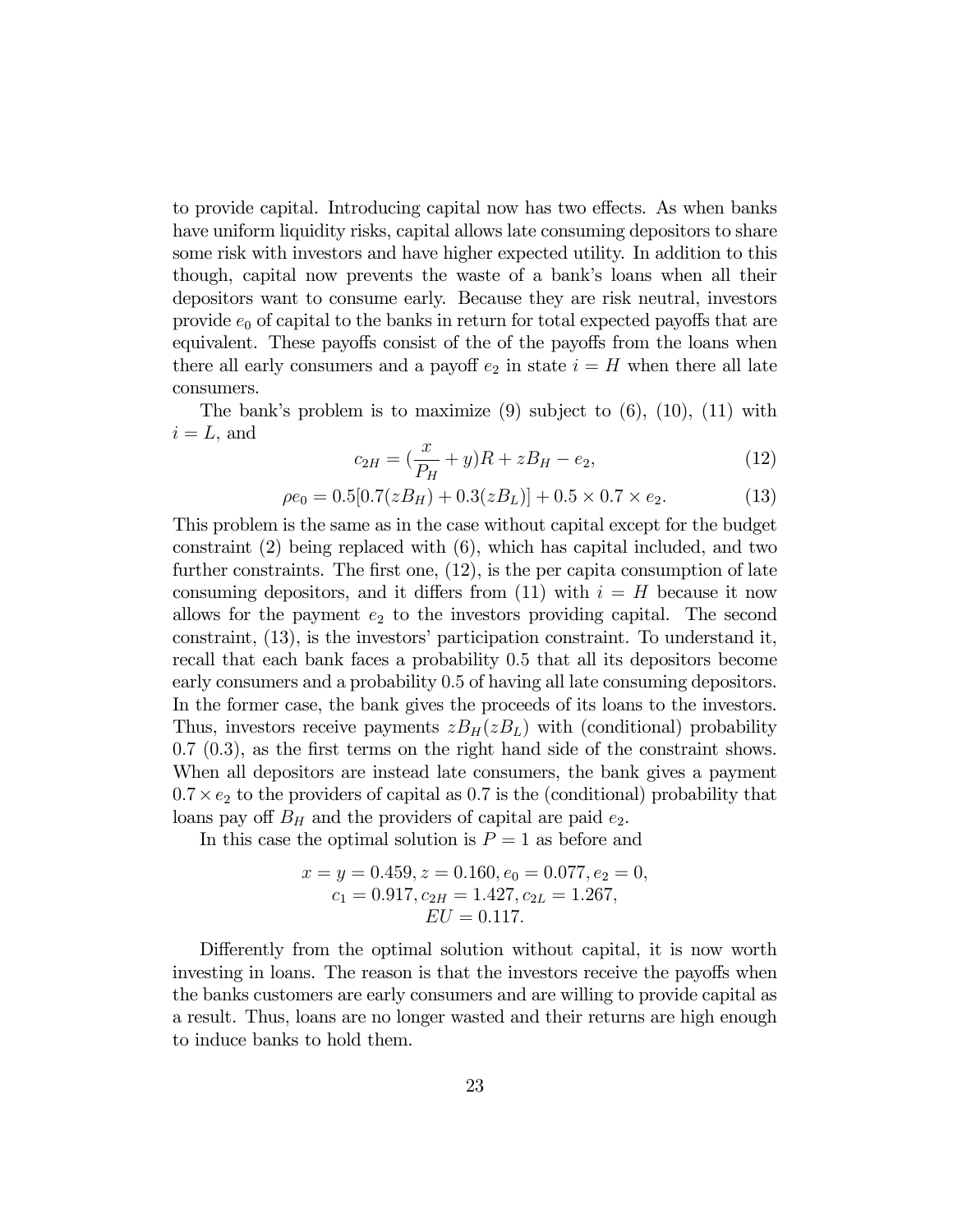### 4.2 Credit risk transfer

Now that we have considered the banking sector in autarky, we can analyze the effects of credit risk transfer when banks face idiosyncratic liquidity risks. The insurance sector remains the same as before. Given the risks in the two sectors are independent, we have again four possible states with the following payoffs.

| Table 3 |      |                                |     |       |                             |  |  |  |
|---------|------|--------------------------------|-----|-------|-----------------------------|--|--|--|
| State   | Bank | Late                           |     |       | Insurance Firms Probability |  |  |  |
|         |      | loans depositors claims $(\%)$ |     |       |                             |  |  |  |
| HН      | 1.75 | 1.427                          | 50  | 1.975 | 0.63                        |  |  |  |
| H L     | 1.75 | 1.427                          | 100 | 1.125 | 0.07                        |  |  |  |
| LH.     | 0.75 | 1.267                          | 50  | 1.975 | 0.27                        |  |  |  |
|         | 0.75 | 1.267                          | 100 | 1.125 | 0.03                        |  |  |  |

As before we focus on credit risk transfer where banks pay  $\tau_{HL}$  to insurance companies in state  $HL$ , and insurance companies transfer  $\tau_{LH}$  to banks in state  $LH$ . As before, it is assumed that banks gain the surplus created by the credit risk transfer.

We first consider whether, taking prices as given at the same levels as in the autarkic solution, it is worth introducing credit risk transfer. With  $P = 1$ in all states as above, the optimal credit risk transfer has  $\tau_{HL} = 0.26$ . The insurance companies invest  $\ell_{LH} = 0.075$  in the long asset and make a payment  $\tau_{LH} = 0.094$ . Depositors increase their expected utility to  $EU = 0.119$ , and the firms' owners have the same expected utility of  $EV = 0.624$  as in autarky. Thus, credit risk transfer is perceived to increase welfare. This, however, cannot be an equilibrium. The insurance companies invest in the long asset to fund the transfer to the banks in state  $LH$ . In states  $HL$  and  $LL$  they go bankrupt when the machines of all the firms they insure get damaged. They are forced to liquidate the long asset, and markets no longer clear at  $P = 1$ .

We next solve for the equilibrium with credit risk transfer. The most important feature of this equilibrium is that there is contagion from the insurance sector to the banking sector. The bankrupt insurance companies are forced to sell the long asset in states  $HL$  and  $LL$ . These forced sales drive down the price of the long asset. As a result, the banks that have early consumers and are selling their holdings of the long asset to satisfy their liquidity needs are adversely affected. They can no longer meet their commitments to the early consumers and also go bankrupt. As we shall see,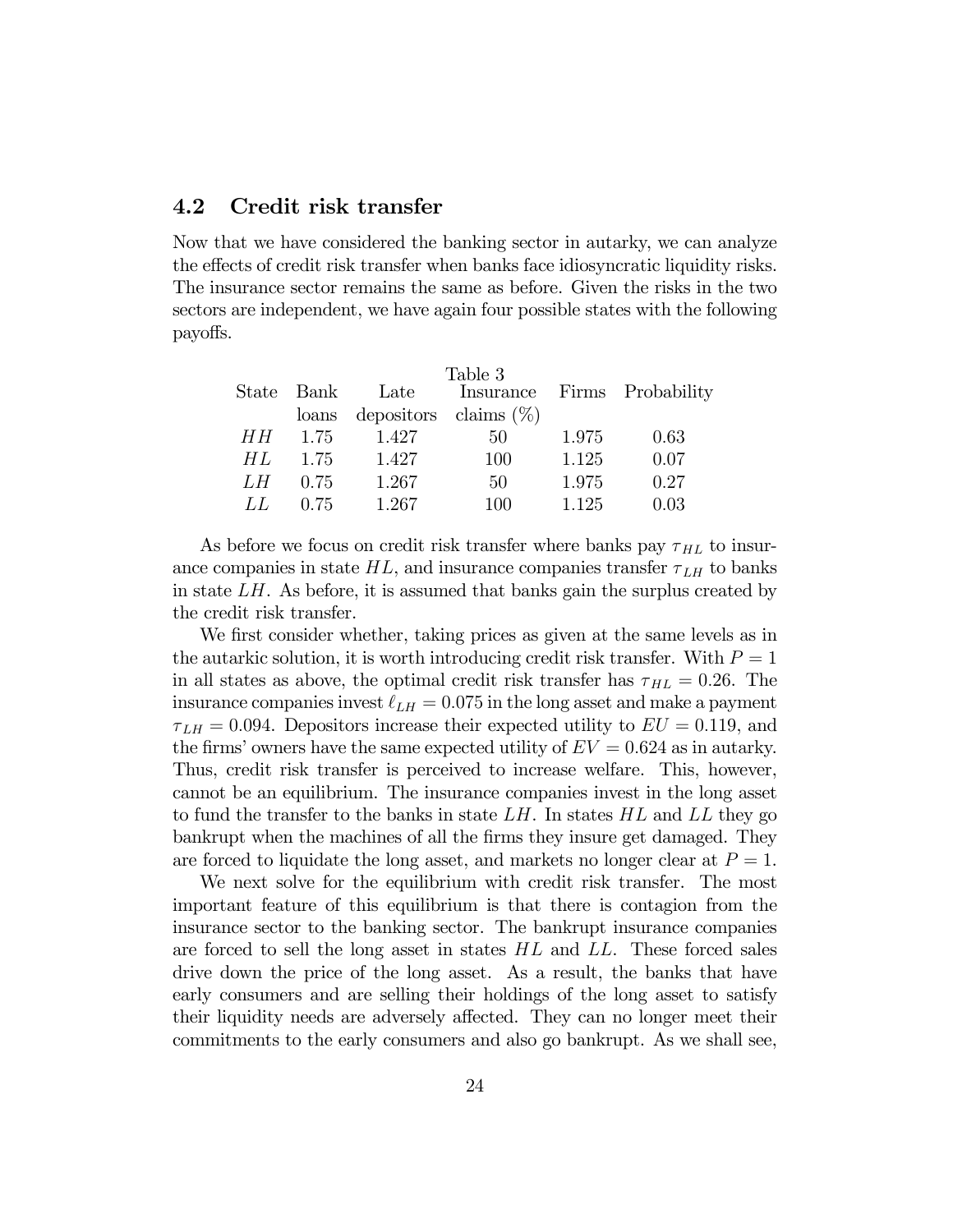this leads to a Pareto reduction in welfare. The first reason for this is that banks are unable to liquidate their loans because there is no market for them. The second is that the bankrupt banks lose out to the solvent ones, and this reallocation involves inefficient risk sharing.

Banks in this case solve the following optimization problem:

Max 0.5[0.9U 
$$
(c_{1IH})
$$
 + 0.1U $(c_{1IL})$ ]  
+0.5[0.63U  $(c_{2HH})$  + 0.07U  $(c_{2HL})$  + 0.27U  $(c_{2LH})$  + 0.03U  $(c_{2LL})$ ]

subject to (6),

 $\rho e_0 = 0.5 \times 0.9 \times z (0.7B_H + 0.3B_L) + 0.5 \times 0.27 \times \ell_{LH} \times R + 0.5 \times 0.63 \times \ell_2$ , (14)

$$
c_{1IH} = x + yP_{IH},
$$
  
\n
$$
c_{1IL} = x + yP_{IL},
$$
  
\n
$$
c_{2HH} = \left(\frac{x}{P_{IH}} + y\right)R + zB_{H} - e_{2},
$$
  
\n
$$
c_{2HL} = \left(\frac{x}{P_{IL}} + y\right)R + zB_{H} - \tau_{HL} - e_{2},
$$
  
\n
$$
c_{2LH} = \left(\frac{x}{P_{IH}} + y\right)R + \tau_{LH} + zB_{L},
$$
  
\n
$$
c_{2LL} = \left(\frac{x}{P_{IL}} + y\right)R + zB_{L}.
$$

The objective function of the bank can be understood as follows. Each bank has a 0.5 chance of having all early consuming depositors. The insurance industry is in state  $H(L)$  with probability 0.9 (0.1). Banks provide consumption to early consumers  $c_{1HH} = c_{1LH} = c_{1IH} (c_{1HL} = c_{1LL} = c_{1IL})$  using their holding x of the short asset and by selling the long asset y for  $P_{IH}$  ( $P_{IL}$ ) so that in total they offer  $c_{1IH} = x + yP_{IH}$   $(c_{1IL} = x + yP_{IL})$ . When banks have all late consuming depositors, which occurs also with probability 0.5, depositors' payoffs depend on the state of both the banking and the insurance sectors. In state  $HH$ , which occurs with probability 0.63, these banks use their holding of the short asset to purchase  $x/P_{IH}$  of the long asset at date 1 so the total return from the long asset is  $\left(\frac{x}{P_{IH}}+y\right)R$ . They receive  $zB_H$  from their loans and pay out  $e_2$  to shareholders. The same happens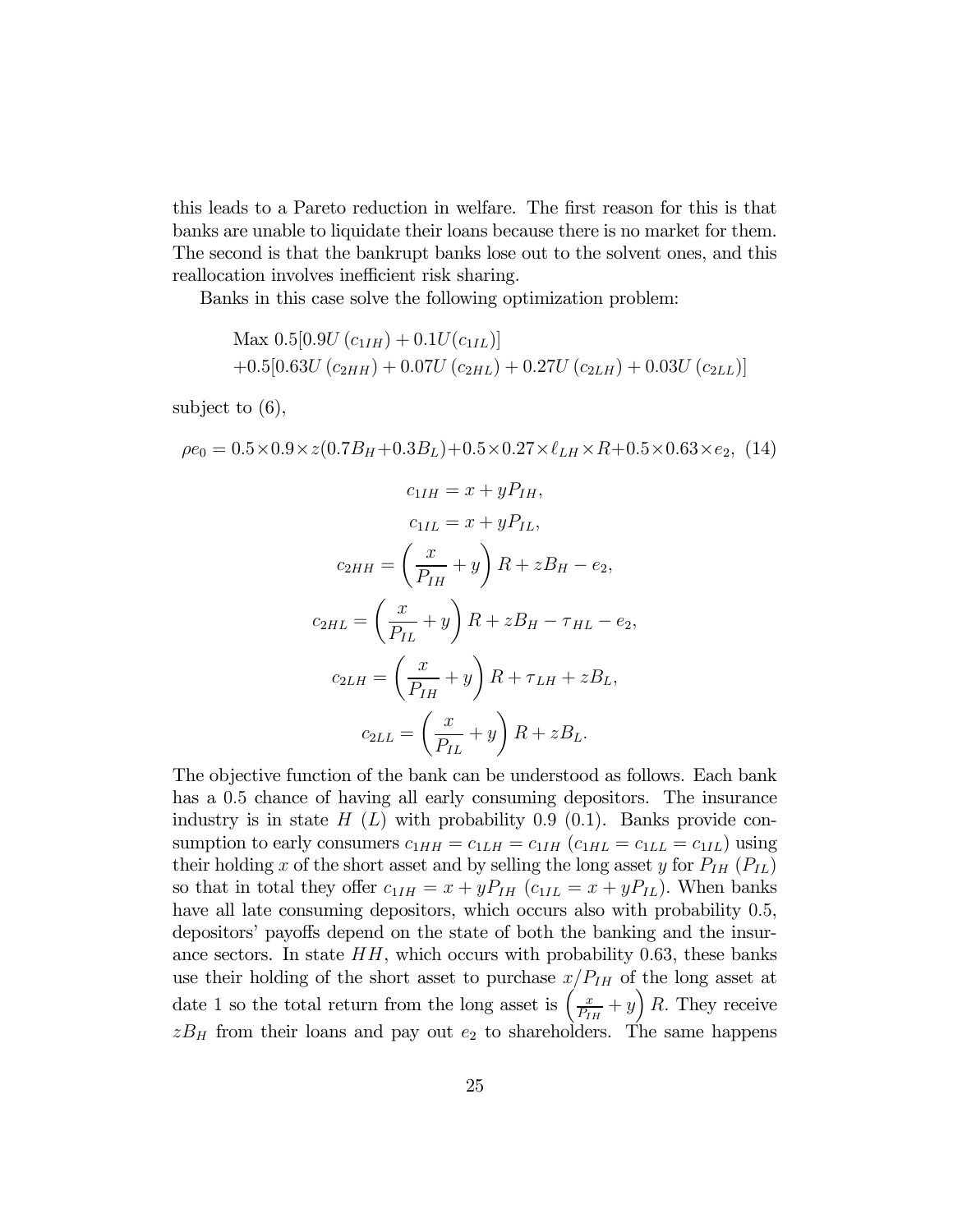in state HL, which occurs with probability 0.07, except that the price for buying the long asset is  $P_{IL}$  instead of  $P_{IH}$  and banks pay  $\tau_{HL}$  to the insurance companies as part of the credit risk transfer. In state  $LH$ , which occurs with probability 0.27, the main difference is that banks receive  $\tau_{LH}$  from the insurance companies as part of the credit risk transfer. In state LL, which occurs with probability 0.03, there is no credit risk transfer payment so late consuming depositors just consume the returns from the long asset and the loans.

The other constraints, (6) and (14), are the usual budget constraint at date 0 with capital and the investors' participation constraint. In the latter, the first term,  $0.5 \times 0.9 \times z(0.7B_H + 0.3B_L)$ , represents the expected payoff investors receive when the bank has early consumers and the investors receive the proceeds from the loans. The reason for the 0.9 is that this only happens when the bank remains solvent. The remaining 0.1 of the time the bank goes bankrupt and the loans are worth zero because there is no market for liquidating them. The second term,  $0.5 \times 0.27 \times \ell_{LH} \times R$ , is the expected payoff to investors when the bank has all early consumers and receives a credit risk transfer from the insurance companies in state LH. The final term,  $0.5 \times 0.63 \times e_2$ , is the payment to the investors in state HH.

The method of finding the equilibrium now differs slightly from the previous cases. In particular, we now have to find the equilibrium prices and the solution to the maximization problem simultaneously rather than sequentially. The reason is that there is "cash in the market pricing" in the market for the long asset (see Allen and Gale, 2005b). The buyers of assets find it optimal to use all of their liquidity and the sellers supply all of their long assets so the price is simply the ratio of the liquidity to the amount of the long asset. To calculate it, we then need to know the total liquidity and supply of the long asset in each state, and therefore the optimal values for the transfers and the investments of both banks and insurance companies.

The optimal values for the transfers and  $\ell_{LH}$  are

$$
\tau_{HL}=0.192, \ell_{LH}=0.053, \tau_{LH}=0.066.
$$

Given these values, Table 4 reports the full optimal solution for both banks and insurance companies with credit risk transfer and in autarky for the purpose of comparison.

#### Table 4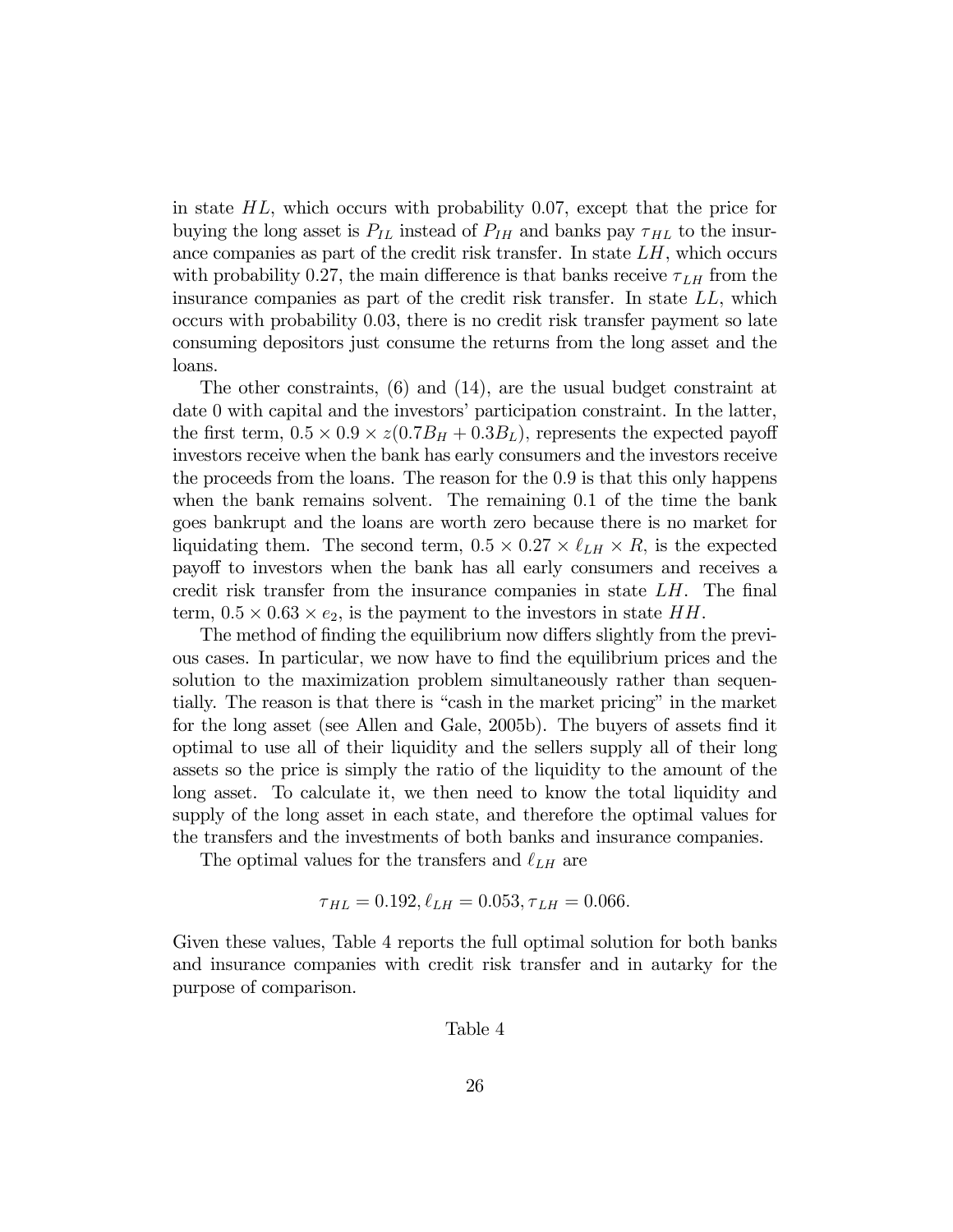| Banks             | Autarky | $\operatorname{CRT}$ | Insurance        | Autarky |                  |
|-------------------|---------|----------------------|------------------|---------|------------------|
| C <sub>1I</sub> H | 0.917   | 0.979                |                  |         |                  |
| $c_{1IL}$         | 0.917   | 0.892                |                  |         |                  |
| C <sub>2</sub> HH | 1.427   | 1.308                | $C_{2HH}$        | 1.975   | 1.975            |
| $c_{2HL}$         | 1.427   | 1.057                | $C_{2HL}$        | 1.125   | 1.294            |
| $c_{2LH}$         | 1.267   | 1.326                | $C_{2LH}$        | 1.975   | 1.909            |
| $c_{2LL}$         | 1.267   | 1.392                | $C_{2LL}$        | 1.125   | 1.102            |
| Ec <sub>2</sub>   | 1.379   | 1.297                | EC <sub>2</sub>  | 1.890   | 1.883            |
| $\boldsymbol{x}$  | 0.459   | 0.489                | $\boldsymbol{X}$ | 0.5     | 0.5              |
| $\mathcal{Y}$     | 0.459   | 0.489                | $Y=\ell_{LH}$    | 0       | 0.053            |
| $\tilde{z}$       | 0.160   | 0.049                | Insurance        | Partial | Partial          |
| $e_0$             | 0.077   | 0.027                | $E_0$            | 0       | $\left( \right)$ |
| $e_2$             | 0       | 0                    |                  |         |                  |
| EU                |         | 0 1 1 4              | EV               | 0.624   | 0.624            |
|                   |         |                      |                  |         |                  |

The values of x, y and  $\ell_{LH}$  determine the functioning of the market for the long asset. Since  $x = y = 0.489$  and  $\ell_{LH} = 0.053$ , the 0.5 banks that have late consumers have liquidity  $0.5 \times 0.489 = 0.245$  at date 1, while the 0.5 banks that have early consumers have  $0.5 \times 0.459 = 0.245$  of the long asset to sell. In states  $HH$  and  $LH$  insurance companies do not liquidate their long asset and the equilibrium price is simply

 $P_{IH} = 1.$ 

In states HL and LL, in addition to the banks with early consuming depositors, the bankrupt insurance companies sell 0.053 of the long asset, thus increasing the supply in the market and reducing the price. The market clearing price in states  $HL$  and  $LL$  is then given by

$$
P_{IL} = \frac{0.245}{0.245 + 0.053} = 0.823.
$$

This price is too high to make it worthwhile for investors to provide liquidity to the market as in the case where banks face uniform liquidity shocks, but at the same time it is low enough to also make banks with early consuming depositors go bankrupt in states HL and LL.

As a result, the equilibrium with credit risk transfer can be Pareto worse than autarky. As Table 4 shows, the customers of insurance companies obtain the same expected utility of 0.624 in both cases. Banks' depositors obtain 0.117 in autarky and only 0.114 with credit risk transfer. Within the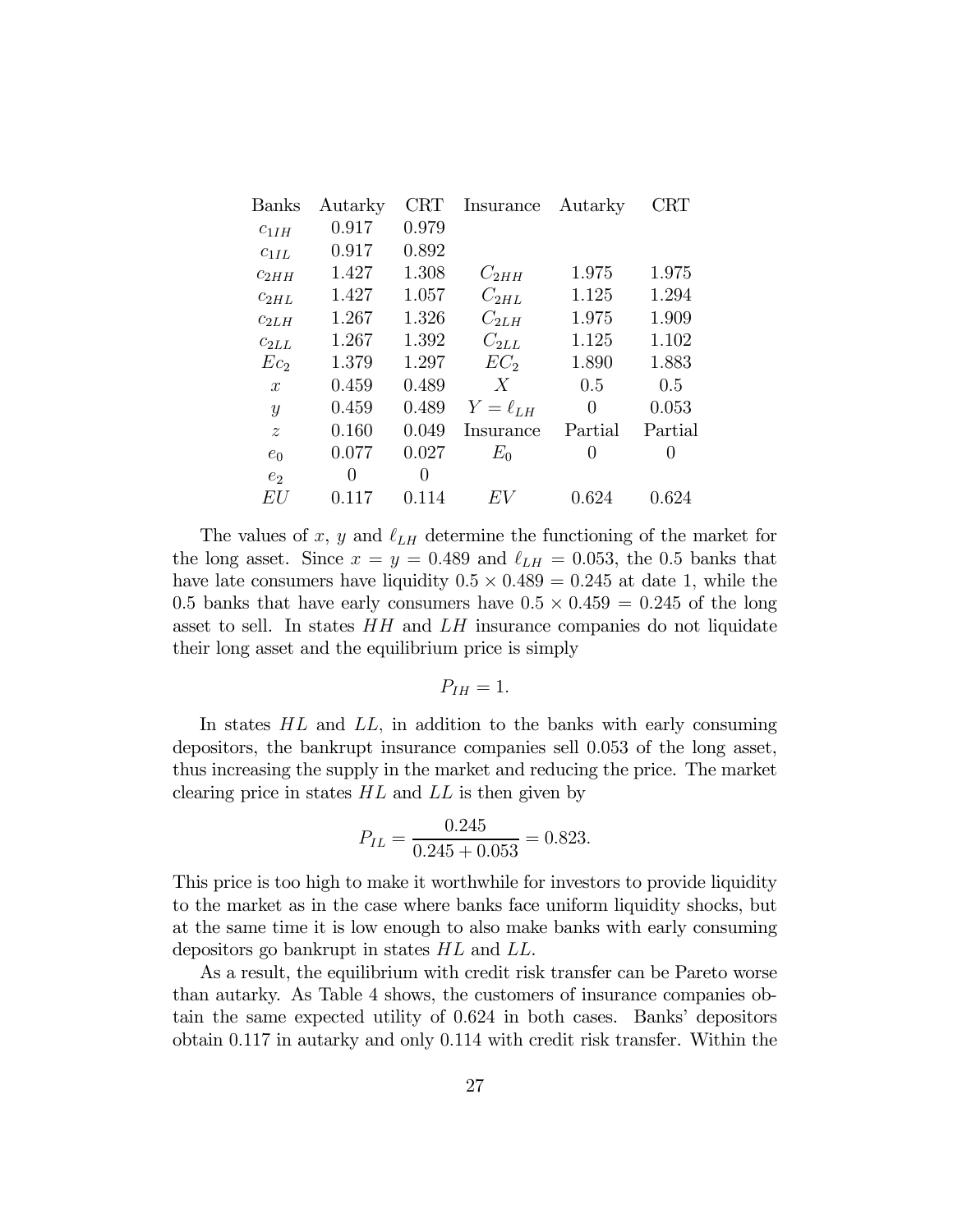latter equilibrium, taking prices as given, banks' depositors will only obtain expected utility of 0.107 if they do not engage in credit risk transfer so it is definitely worth them undertaking it. Depositors are worse off with credit risk transfer because of the inefficient liquidation of the long asset due to the contagion and the poor risk sharing between banks with early consumers and banks with late consumers. The banks with early consumers go bankrupt and are forced to sell their long asset cheaply. The banks with late consumers make a profit from buying the long asset cheaply. This is bad from an ex ante point of view because the early consumers have the lowest consumption and they are the ones losing out.

Figure 1 illustrates the key point of the equilibrium with credit risk transfer when banks face idiosyncratic liquidity risk. Without credit risk transfer only banks hold the long asset and they trade it on the interbank market to hedge against liquidity risk. The introduction of credit risk transfer induces the insurance companies to use the long asset as well. This means the two sectors are linked through the market as the dotted lines to the long asset market indicate. The fall in prices caused by the liquidation of insurance companies' long assets result in contagion to the banking sector. The banks that are forced to liquidate their long assets to meet their liquidity needs go bankrupt.

## 5 Concluding remarks

This paper has shown that credit risk transfer can be beneficial because it improves risk sharing. However, it can also induce contagion and lead to a Pareto reduction in welfare. Financial innovation can thus have somewhat unexpected results. It is necessary to consider all the systemic effects when deciding whether or not it is beneficial.

The examples presented in this paper were developed in the context of banking and insurance. Despite the recent rapid growth in credit risk transfer shown in Table 1, a comparison of the outstanding amounts of credit risk transfer instruments with the total outstanding amounts of bank credit and corporate debt securities shows that they remain small in relative terms. Although credit risk transfer may not pose a systemic problem at the moment, it may do in the future as it continues to grow in importance. Perhaps more important is that this kind of analysis is applicable in many different contexts. The interaction of incomplete markets and the role of liquidity in asset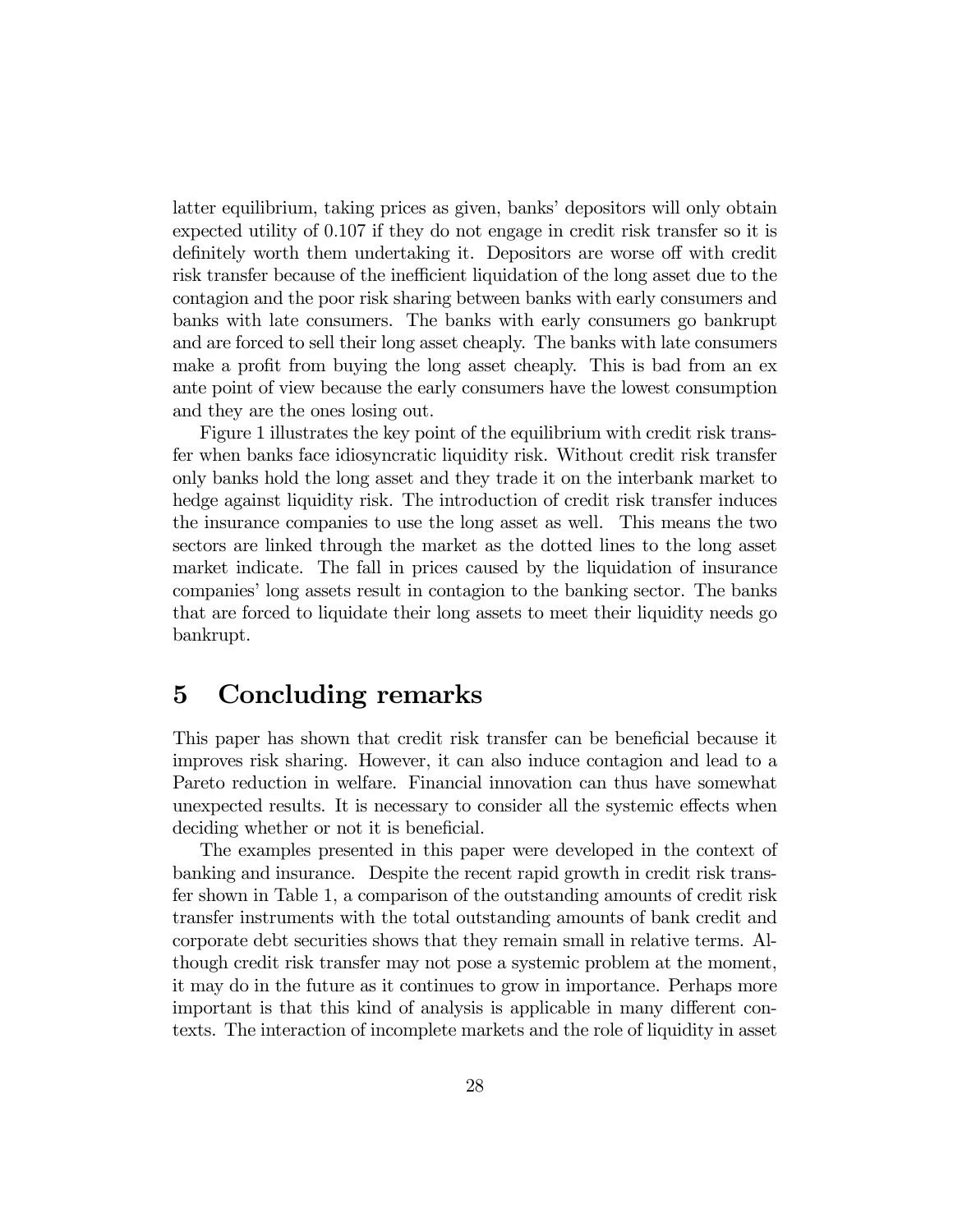pricing are the key factors for the contagion across sectors. These elements can occur in the context of many financial institutions. Hedge funds have become increasingly important in many markets. They potentially provide a conduit for contagion across many illiquid markets.

We have assumed very simple contractual forms in the insurance industry. More complex contractual forms such as incorporating junior and senior policyholders to allow some claims to be met in the bad state would improve the allocation of resources. However, provided it is not possible to contract around bankruptcy completely, similar results to ours should still hold.

This paper has focused on the private provision of liquidity in markets and has not analyzed the role of central banks in liquidity provision. In markets with limited participation it is likely that central banks will have problems injecting liquidity into the financial system that will reach the required markets and prevent the kind of contagion considered here. The justification used by the Federal Reserve Bank of New York for their intervention in arranging a private sector bailout of Long Term Capital Management in 1998 explicitly used this rationale. The issue of what the precise role of central banks in this kind of situations should be is an interesting question for future research.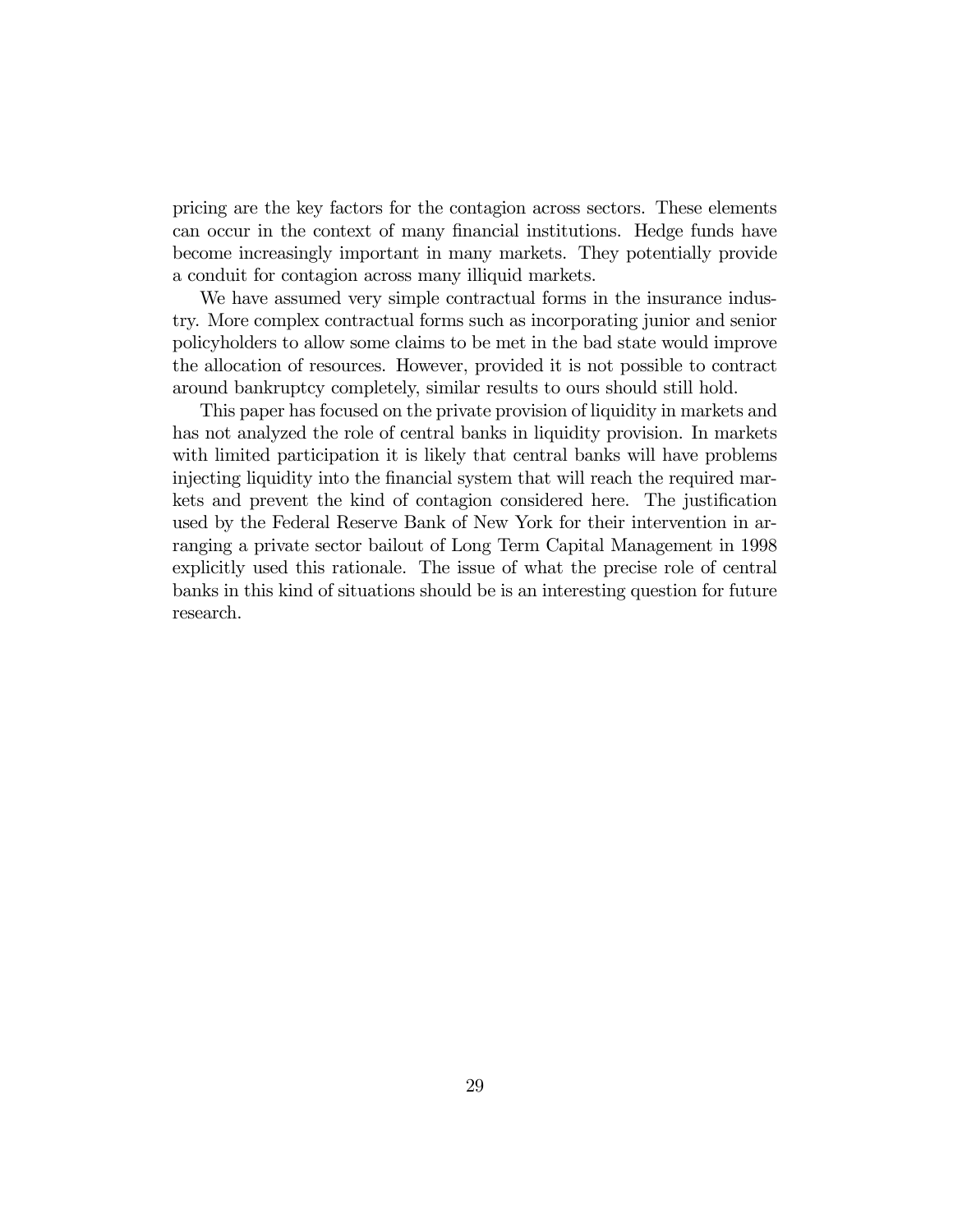#### References

- Allen, F. and D. Gale (1990). "Incomplete Markets and Incentives to Set Up an Options Exchange," Geneva Papers on Risk and Insurance Theory 15, special issue entitled "The Allocation of Risk with Incomplete Asset Markets," edited by H. Polemarchakis, 17-46.
- $-$  and  $-$  (1998). "Optimal Financial Crises," *Journal of Finance* 53, 1245-1284.
- $-$  and  $-$  (2000a). "Financial Contagion," Journal of Political Economy 108, 1-33.
- $-$  and  $-$  (2000b). "Optimal Currency Crises" *Carnegie-Rochester Confer*ence Series on Public Policy 53, 177-230.
- $-$  and  $-$  (2000c). Comparing Financial Systems. Cambridge, MA: MIT Press.
- $-$  and  $-$  (2004a). "Financial Intermediaries and Markets," *Econometrica* 72, 1023-1061.
- $-$  and  $-$  (2004b). "Financial Fragility, Liquidity, and Asset Prices" *Jour*nal of the European Economic Association 2, 1015-1048.
- $-$  and  $-$  (2005a). "Systemic Risk and Regulation," to be published by the NBER in a volume on the Risks of Financial Institutions edited by M. Carey and R. Stulz.
- $-\text{and} (2005b)$ . "From Cash-in-the-Market Pricing to Financial Fragility," Journal of the European Economic Association 3, 535-546.
- Arping, S. (2004). "Credit Protection and Lending Relationships," working paper, University of Amsterdam.
- BBA (2002), Credit Derivatives Report, British Bankers Association.
- BIS, Committee on the Global Financial System, (2003) Credit Risk Transfer, Bank for International Settlements, Basel, Switzerland.
- Cass, D. and A. Citanna (1998). "Pareto Improving Financial Innovation in Incomplete Markets," Economic Theory 11, 467-494.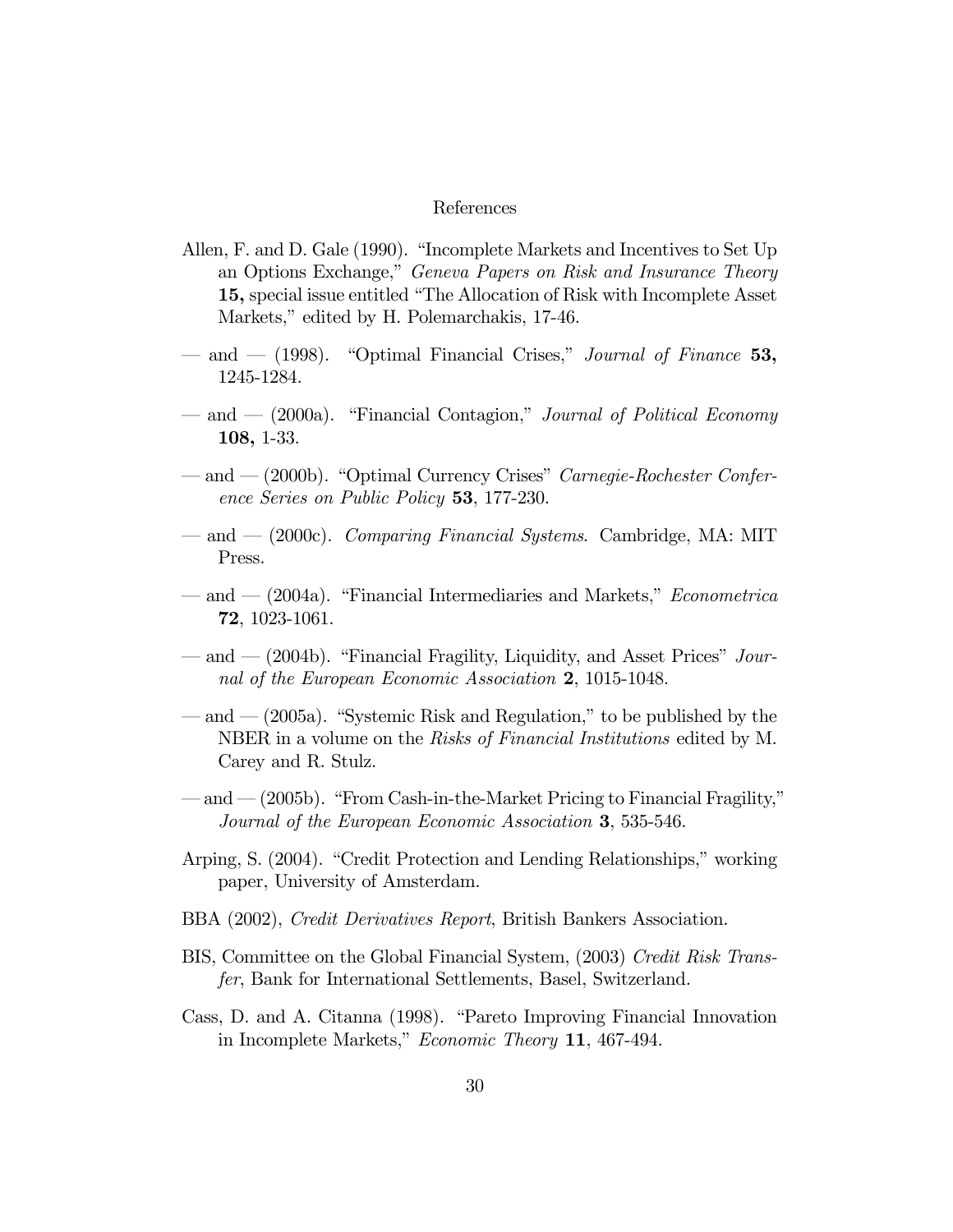- Chiesa, G. (2004). "Risk Transfer, Lending Capacity and Real Investment Activity," working paper, Department of Economics, University of Bologna.
- Duffee, G. and C. Zhou (2001). "Credit Derivatives in Banking: Useful Tools for Managing Risk?" Journal of Monetary Economics 48, 25-54.
- Elul, R. (1995). "Financial Innovation in Incomplete Markets Economies with Several Consumption Goods," Journal of Economic Theory 65, 43-78.
- Fitch Ratings (2003). Global Credit Derivatives: Risk Management or Risk?, www.fitchratings.com, March 10, 2003.
- Gale, D. (2003). "Financial Regulation in a Changing Environment," in T. Courchene and E. Neave (eds) Framing Financial Structure in an Information Environment. Kingston, Ontario: John Deutsch Institute for the Study of Economic Policy, Queen's University.
- Gale, D. (2004). "Notes on Optimal Capital Regulation," in Pierre St-Amant and Carolyn Wilkins (eds) The Evolving Financial System and Public Policy. Ottawa: Bank of Canada.
- Hart, O. (1975). "On the Optimality of Equilibrium when Market Structure is Incomplete," Journal of Economic Theory 11, 418-433.
- Morrison, A. (2003). "Credit Derivatives, Disintermediation and Investment Decisions," *Journal of Business*, forthcoming.
- Newbery, D. and J. Stiglitz (1984). "Pareto Inferior Trade," Review of Economic Studies 51, 1-12.
- Nicolo, A., and L. Pelizzon (2004). "Credit Derivatives: Capital Requirements and Strategic Contracting," working paper, Department of Economics, University of Padua.
- Parlour, C. and G. Plantin (2005). "Credit Risk Transfer," working paper, Tepper School of Business, Carnegie Mellon University.
- Wagner, W. (2005a). "The Liquidity of Bank Assets and Banking Stability," working paper, Cambridge Endowment for Research in Finance, University of Cambridge.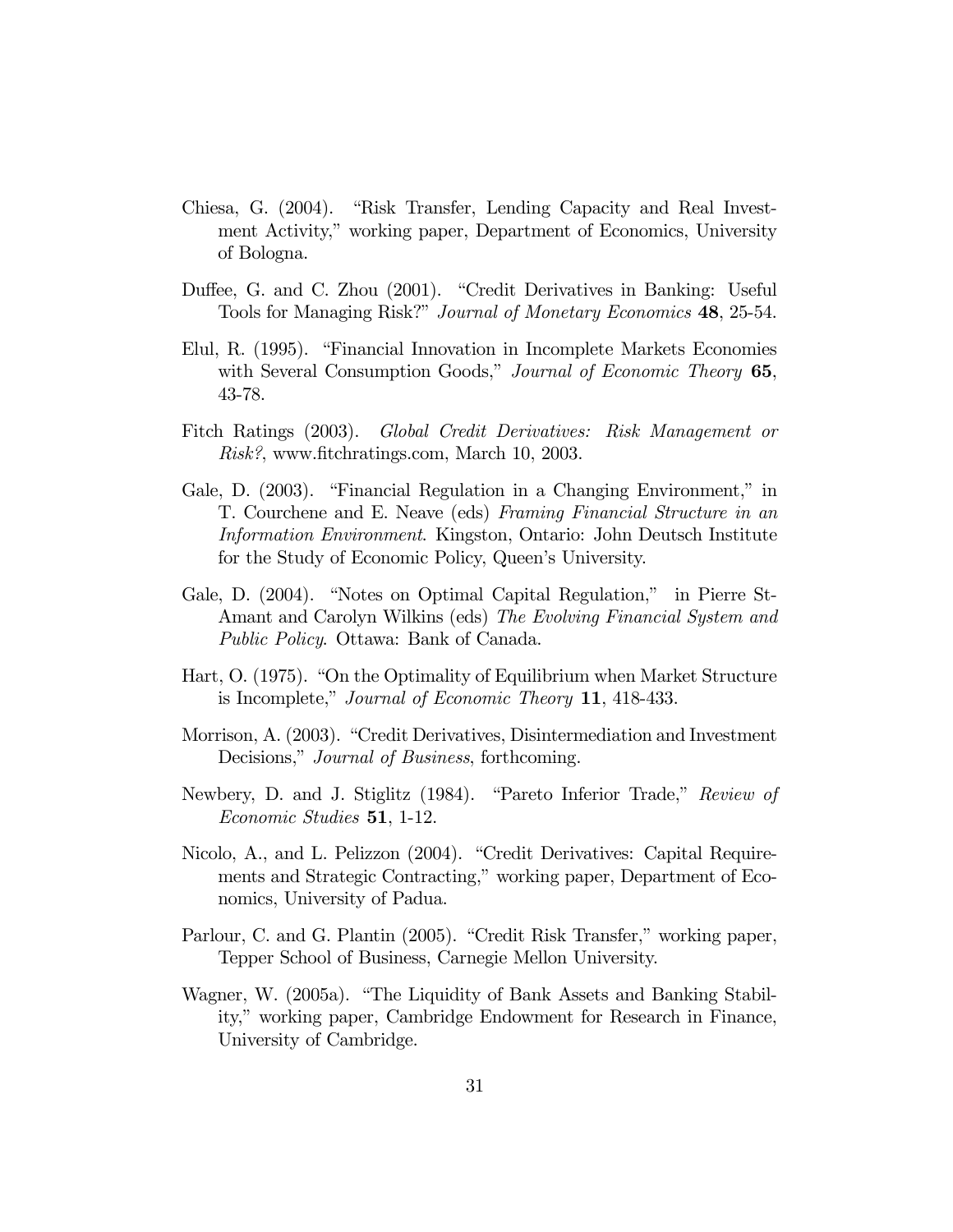- (2005b). "Interbank Diversification, Liquidity Shortages and Banking Crises," working paper, Cambridge Endowment for Research in Finance, University of Cambridge.
- and I. Marsh (2004). "Credit Risk Transfer and Financial Sector Stability," working paper, Cambridge Endowment for Research in Finance, University of Cambridge.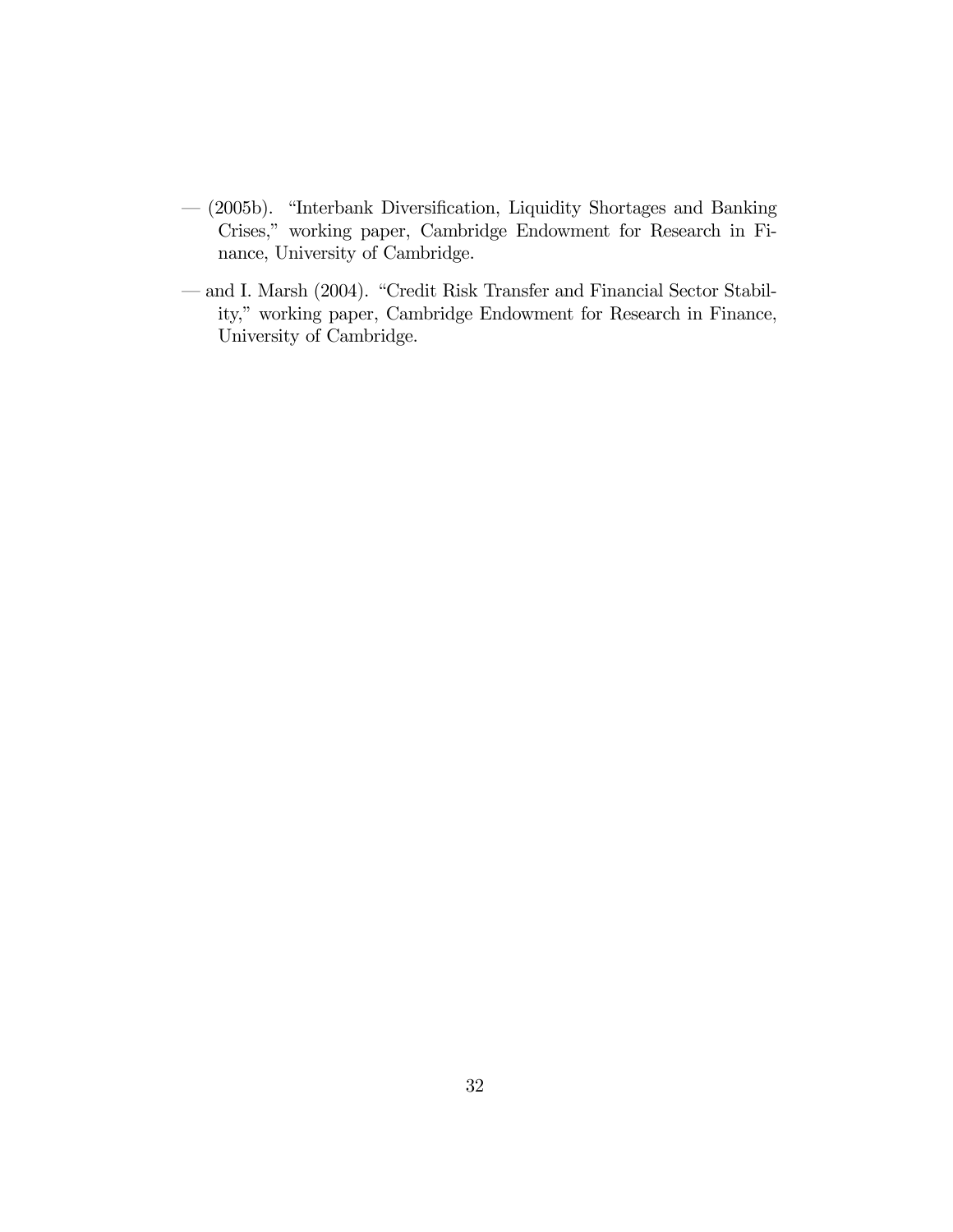| Table 1: Size of Credit Risk Transfer Markets (in billions of US \$) |              |              |                         |      |                   |      |                                                                      |                    |  |
|----------------------------------------------------------------------|--------------|--------------|-------------------------|------|-------------------|------|----------------------------------------------------------------------|--------------------|--|
| <b>Instrument</b>                                                    | 1995         | 1996         | 1997                    | 1998 | 1999              | 2000 | 2001                                                                 | 2002               |  |
| Loan trading (turnover)                                              |              |              |                         |      |                   |      |                                                                      |                    |  |
| - US Market                                                          | 34           | 40           | 61                      | 78   | 79                | 102  | 118                                                                  | 117 <sup>1</sup>   |  |
| (Loan Pricing Corporation)                                           |              |              |                         |      |                   |      |                                                                      |                    |  |
| <b>Credit Derivatives (outstanding)</b>                              |              |              |                         |      |                   |      |                                                                      |                    |  |
| - BIS triennial survey                                               |              |              |                         | 108  |                   |      | 693                                                                  |                    |  |
| $-$ US OCC <sup>2</sup>                                              |              |              |                         | 144  | 287               | 426  | 395                                                                  | $492^3$            |  |
| - British Bankers Association                                        |              |              | 180                     | 350  | 586               | 893  | 1,189                                                                | 1,952 <sup>4</sup> |  |
| - Risk Magazine                                                      |              |              |                         |      |                   | 810  | 1,398                                                                |                    |  |
| - ISDA                                                               |              |              |                         |      |                   |      | 919                                                                  | 1,600 <sup>4</sup> |  |
| <b>Asset-backed securities</b>                                       |              |              |                         |      |                   |      |                                                                      |                    |  |
| - US market (outstanding)                                            | 315          | 403          | 517                     | 684  | 816               | 947  | 1,114                                                                | 1,258 <sup>6</sup> |  |
| (Bond Market Association) <sup>5</sup>                               |              |              |                         |      |                   |      |                                                                      |                    |  |
| - European market (issuance)                                         |              |              |                         |      |                   |      |                                                                      |                    |  |
| (Moody's) <sup>7</sup>                                               |              |              |                         |      | 68                | 80   | 134                                                                  | $50^{8}$           |  |
| - Australian market (outstanding)                                    | 7            | 10           | 15                      | 19   | 27                | 33   | 38                                                                   | 54                 |  |
| (Australian Bureau of Statistics)                                    |              |              |                         |      |                   |      |                                                                      |                    |  |
| <b>Collateralised debt obligations</b>                               |              |              |                         |      |                   |      |                                                                      |                    |  |
| - US market (outstanding)                                            | $\mathbf{1}$ | $\mathbf{1}$ | 19                      | 48   | 85                | 125  | 167                                                                  | 232 <sup>6</sup>   |  |
| (Bond Market Association)                                            |              |              |                         |      |                   |      |                                                                      |                    |  |
| - European market (issuance)                                         |              |              |                         |      |                   |      |                                                                      |                    |  |
| (Moody's)                                                            |              |              |                         |      | 42                | 71   | 114                                                                  | $70^{8}$           |  |
| <b>Total bank credit</b>                                             |              |              |                         |      |                   |      | 23,424 23,576 23,309 26,018 26,904 27,221 27,442 29,435 <sup>9</sup> |                    |  |
| (outstanding) $10$                                                   |              |              |                         |      |                   |      |                                                                      |                    |  |
| $-$ IMF                                                              |              |              |                         |      |                   |      |                                                                      |                    |  |
| Corporate debt securities $11$                                       |              |              | 3,241 3,373 3,444 4,042 |      | 4,584 4,939 5,233 |      |                                                                      | $5,505^9$          |  |
| (outstanding)                                                        |              |              |                         |      |                   |      |                                                                      |                    |  |
| $\mathbf{D}$ $\mathbf{D}$                                            |              |              |                         |      |                   |      |                                                                      |                    |  |

- BIS

Footnotes:  $^1$ First three quarters of 2002, annualised.  $^2$ Holdings of US commercial banks.  $^3$ Second Quarter of 2002. <sup>4</sup>Forecast for 2002. <sup>5</sup>Excluding CB)os/CDOs. <sup>6</sup> September 2002. <sup>7</sup> ABSs and MBSs. <sup>8</sup>First half of 2002. <sup>9</sup> June 2002. <sup>10</sup> Domestic and international credit to non-bank borrowers (United States, United Kingdom, Japan, Canada, Euro area). <sup>11</sup> Debt securities issued in international and domestic markets, non-financial corporates.